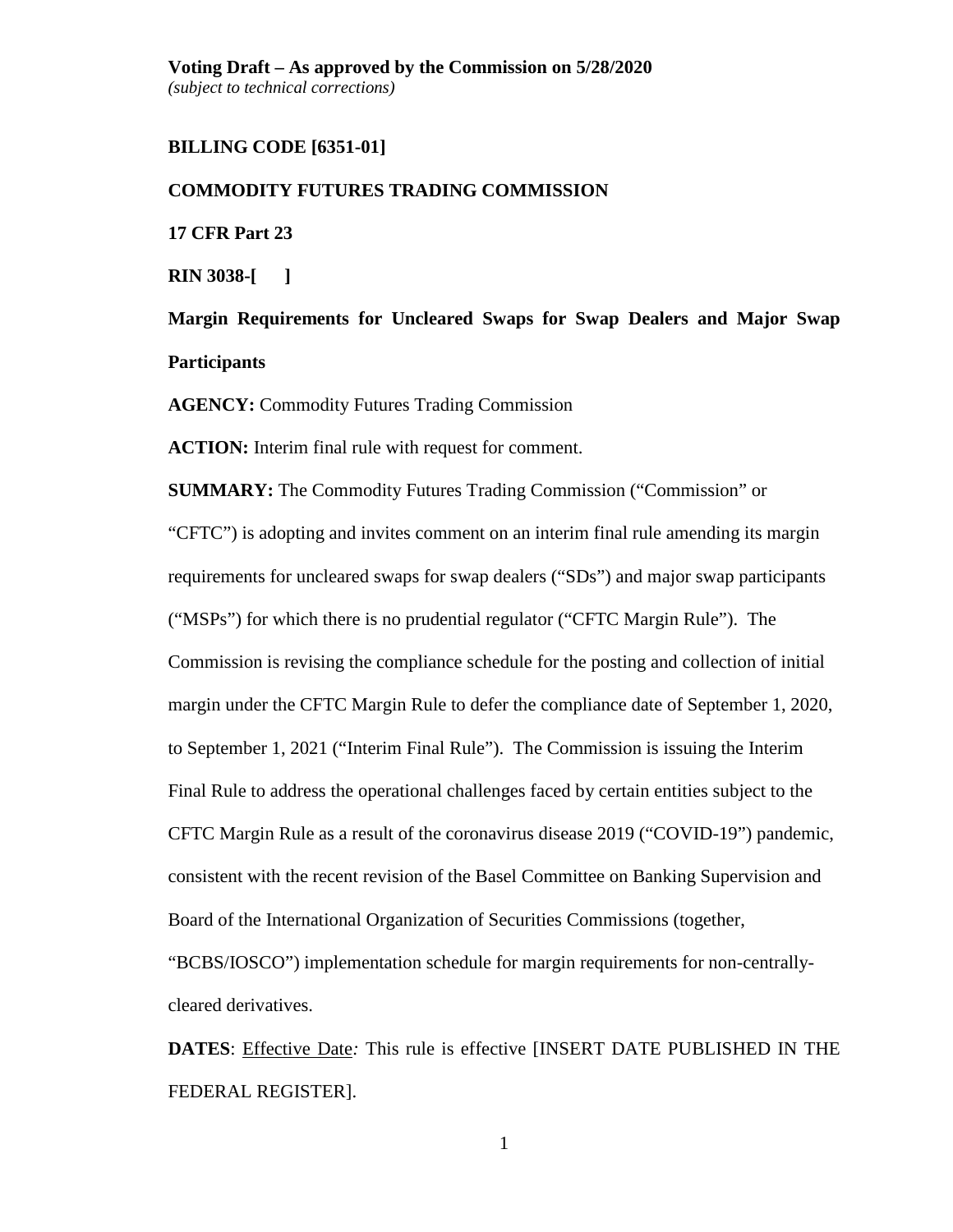#### **Voting Draft – As approved by the Commission on 5/28/2020**

*(subject to technical corrections)*

Comment Date*:* Comments must be received on or before [INSERT DATE 60 DAYS AFTER PUBLICATION IN FEDERAL REGISTER].

Comments submitted by mail will be accepted as timely if they are postmarked on or before that date.

**ADDRESSES:** You may submit comments, identified by RIN 3038-[ ], by any of the following methods:

• CFTC Comments Portal: [https://comments.cftc.gov.](https://comments.cftc.gov/) Select the "Submit Comments" link for this rulemaking and follow the instructions on the Public Comment Form.

• Mail: Send to Christopher Kirkpatrick, Secretary of the Commission, Commodity Futures Trading Commission, Three Lafayette Center, 1155 21st Street, NW, Washington, DC 20581.

• Hand Delivery/Courier: Follow the same instructions as for Mail, above.

Please submit your comments using only one of these methods. Submissions through the CFTC Comments Portal are encouraged.

All comments must be submitted in English, or if not, accompanied by an English translation. Comments will be posted as received to [https://comments.cftc.gov.](https://comments.cftc.gov/) You should submit only information that you wish to make available publicly. If you wish the Commission to consider information that you believe is exempt from disclosure under the Freedom of Information Act ("FOIA"), a petition for confidential treatment of the exempt information may be submitted according to the procedures established in § 145.9 of the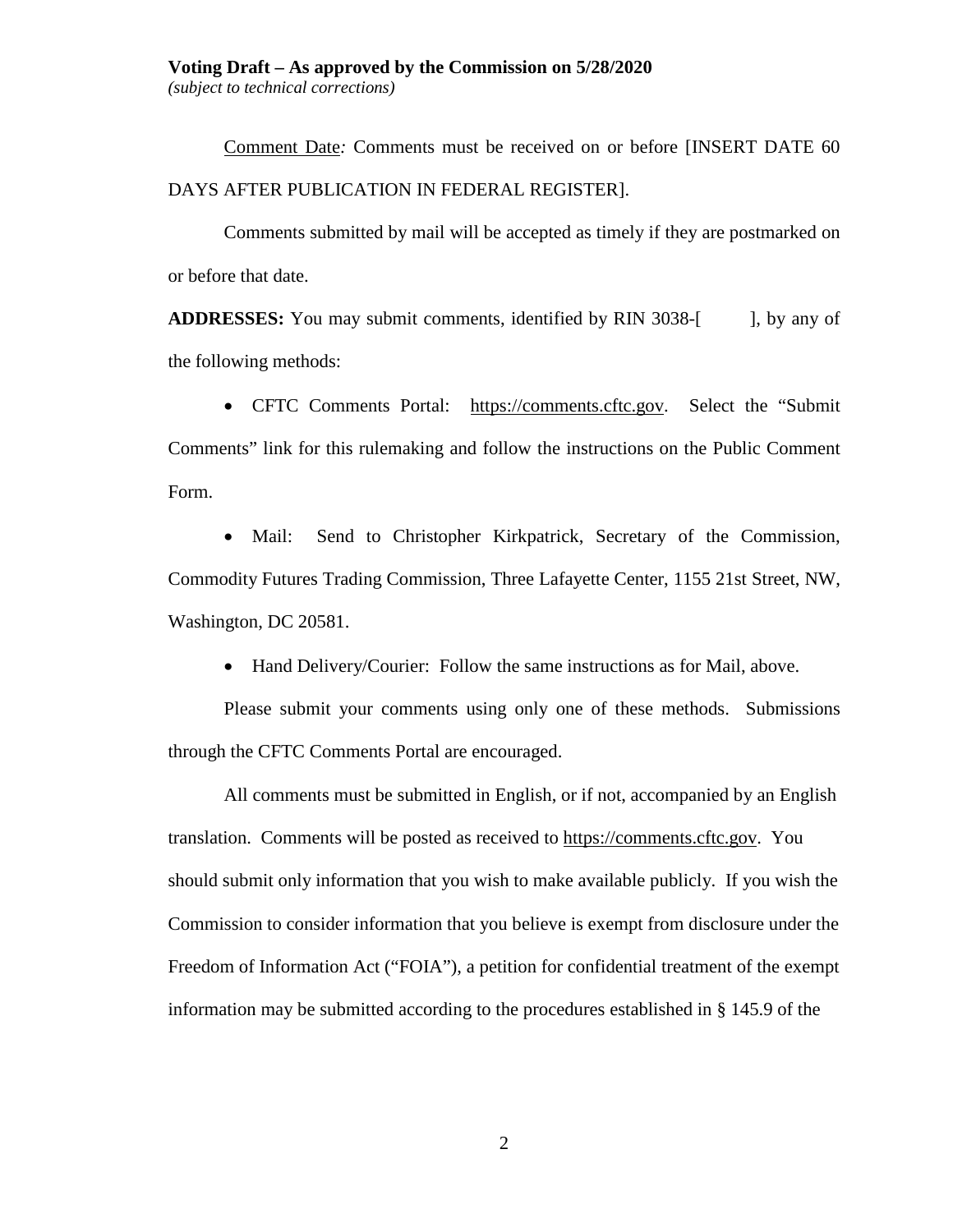Commission's regulations. $<sup>1</sup>$  $<sup>1</sup>$  $<sup>1</sup>$ </sup>

The Commission reserves the right, but shall have no obligation, to review, prescreen, filter, redact, refuse or remove any or all of your submission from [https://comments.cftc.gov](https://comments.cftc.gov/) that it may deem to be inappropriate for publication, such as obscene language. All submissions that have been redacted or removed that contain comments on the merits of the rulemaking will be retained in the public comment file and will be considered as required under the Administrative Procedure Act ("APA")<sup>[2](#page-2-1)</sup> and other applicable laws, and may be accessible under the FOIA.<sup>[3](#page-2-2)</sup>

# **FOR FURTHER INFORMATION CONTACT:** Joshua B. Sterling, Director, 202-

418-6056, [jsterling@cftc.gov;](mailto:jsterling@cftc.gov) Thomas J. Smith, Deputy Director, 202-418-5495,

[tsmith@cftc.gov;](mailto:tsmith@cftc.gov) Warren Gorlick, Associate Director, 202-418-5195,

[wgorlick@cftc.gov;](mailto:wgorlick@cftc.gov) or Carmen Moncada-Terry, Special Counsel, 202-418-5795,

[cmoncada-terry@cftc.gov,](mailto:cmoncada-terry@cftc.gov) Division of Swap Dealer and Intermediary Oversight,

Commodity Futures Trading Commission, Three Lafayette Centre, 1155 21st Street NW,

Washington, DC 20581.

# **SUPPLEMENTARY INFORMATION:**

# **I. Background**

Section  $4s(e)$  $4s(e)$  of the Commodity Exchange Act ("CEA")<sup>4</sup> directs the Commission to adopt rules establishing minimum initial and variation margin requirements on all

<span id="page-2-0"></span> $1$  17 CFR 145.9. Commission regulations referred to herein are found at 17 CFR Chapter I.

<span id="page-2-1"></span><sup>&</sup>lt;sup>2</sup> 5 U.S.C. Subchapter II.

<span id="page-2-2"></span> $3$  5 U.S.C. 552.

<span id="page-2-3"></span> $47 \text{ U.S.C. } 6s(e)$  (capital and margin requirements).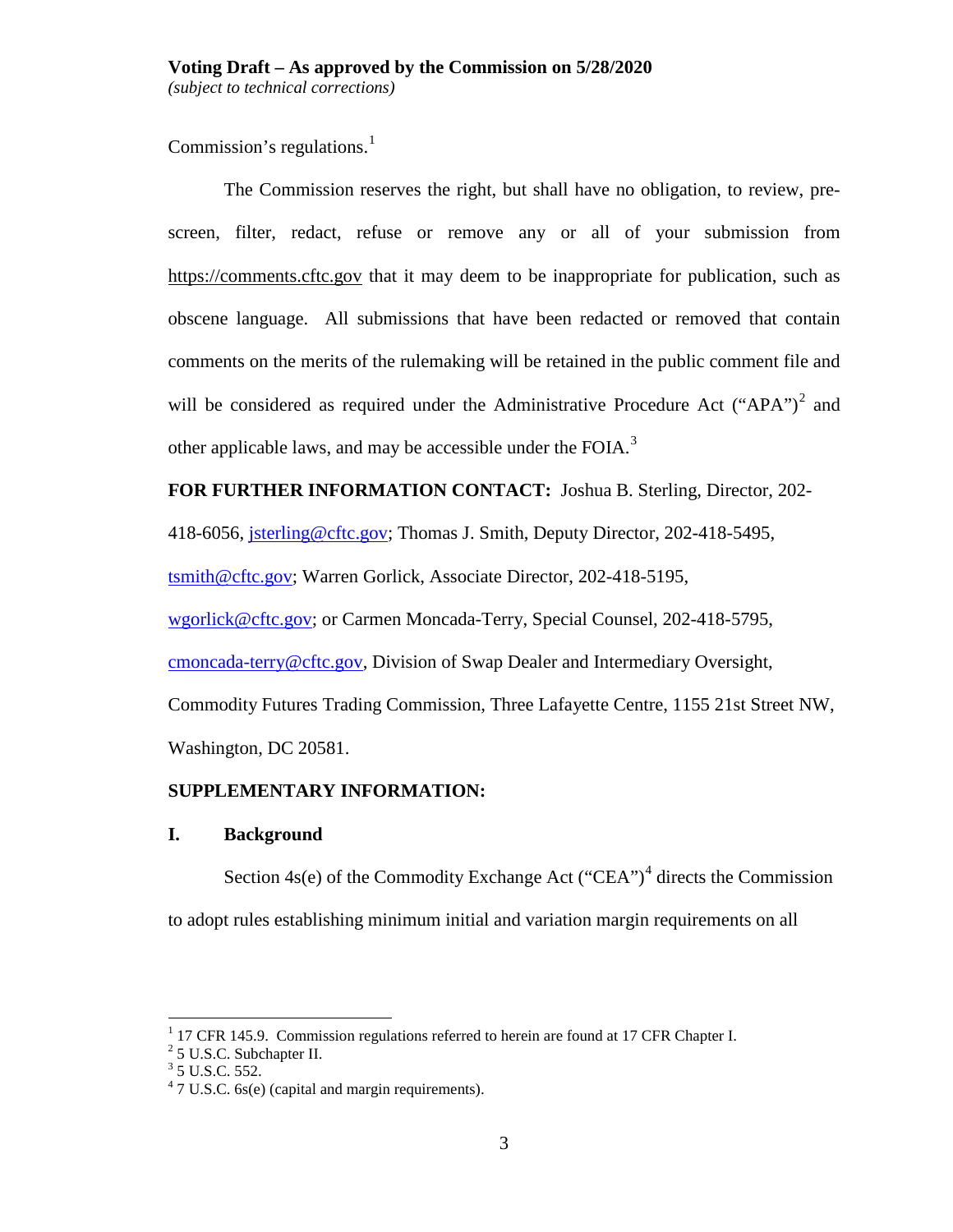swaps<sup>[5](#page-3-0)</sup> that are (i) entered into by an  $SD<sup>6</sup>$  $SD<sup>6</sup>$  $SD<sup>6</sup>$  or  $MSP<sup>7</sup>$  $MSP<sup>7</sup>$  $MSP<sup>7</sup>$  for which there is no prudential regulator<sup>[8](#page-3-3)</sup> (collectively, "covered swap entities" or "CSEs")<sup>[9](#page-3-4)</sup> and (ii) not cleared by a registered derivatives clearing organization ("uncleared swaps").<sup>10</sup> To offset the greater risk to the SD or MSP and the financial system arising from the use of uncleared swaps, these requirements must (i) help ensure the safety and soundness of the SD or MSP and (ii) be appropriate for the risk associated with the uncleared swaps held as an SD or  $MSP.$ <sup>[11](#page-3-6)</sup>

BCBS/IOSCO established an international framework for margin requirements

for uncleared derivatives in September 2013 (the "BCBS/IOSCO framework").<sup>[12](#page-3-7)</sup> After

the establishment of the BCBS/IOSCO framework, the CFTC, on January 6, 2016,

consistent with Section 4s(e), promulgated rules requiring CSEs to collect and post initial

<span id="page-3-0"></span> <sup>5</sup> CEA section 1a(47), 7 U.S.C. 1a(47) (swap definition); Commission regulation 1.3, 17 CFR 1.3 (further definition of a swap). A swap includes, among other things, an interest rate swap, commodity swap, credit default swap, and currency swap.<br><sup>6</sup> CEA section 1a(49), 7 U.S.C. 1a(49) (swap dealer definition); Commission regulation 1.3 (further

<span id="page-3-1"></span>definition of swap dealer).

<span id="page-3-2"></span><sup>&</sup>lt;sup>7</sup> CEA section 1a(32), 7 U.S.C. 1a(32) (major swap participant definition); Commission regulation 1.3 (further definition of major swap participant).<br><sup>8</sup> CEA section 1a(39), 7 U.S.C. 1a(39) (defining the term "prudential regulator" to include the Board of

<span id="page-3-3"></span>Governors of the Federal Reserve System; the Office of the Comptroller of the Currency; the Federal Deposit Insurance Corporation; the Farm Credit Administration; and the Federal Housing Finance Agency). The definition of prudential regulator further specifies the entities for which these agencies act as prudential regulators. The prudential regulators published final margin requirements in November 2015. *See generally* Margin and Capital Requirements for Covered Swap Entities, 80 FR 74840 (Nov. 30, 2015) ("Prudential Margin Rule"). The Prudential Margin Rule is similar to the CFTC Margin Rule, including with respect to the CFTC's phasing-in of margin requirements, as discussed below.<br><sup>9</sup> CEA section 4s(e)(1)(B), 7 U.S.C. 6s(e)(1)(B). SDs and MSPs for which there is a prudential regulator

<span id="page-3-4"></span>must meet the margin requirements for uncleared swaps established by the applicable prudential regulator. CEA section  $4s(e)(1)(A)$ , 7 U.S.C.  $6s(e)(1)(A)$ .

<span id="page-3-5"></span><sup>&</sup>lt;sup>10</sup> CEA section  $4s(e)(2)(B)(ii)$ , 7 U.S.C.  $6s(e)(2)(B)(ii)$ . In Commission regulation 23.151, the Commission further defined the term uncleared swap to mean a swap that is not cleared by a registered derivatives clearing organization or by a derivatives clearing organization that the Commission has exempted from registration as provided under the CEA. 17 CFR 23.151.<br><sup>11</sup> CEA section 4s(e)(3)(A), 7 U.S.C. 6s(e)(3)(A).

<span id="page-3-6"></span>

<span id="page-3-7"></span><sup>&</sup>lt;sup>12</sup> See generally BCBS/IOSCO, Margin requirements for non-centrally cleared derivatives (Sept. 2013), *<https://www.bis.org/publ/bcbs261.pdf>*.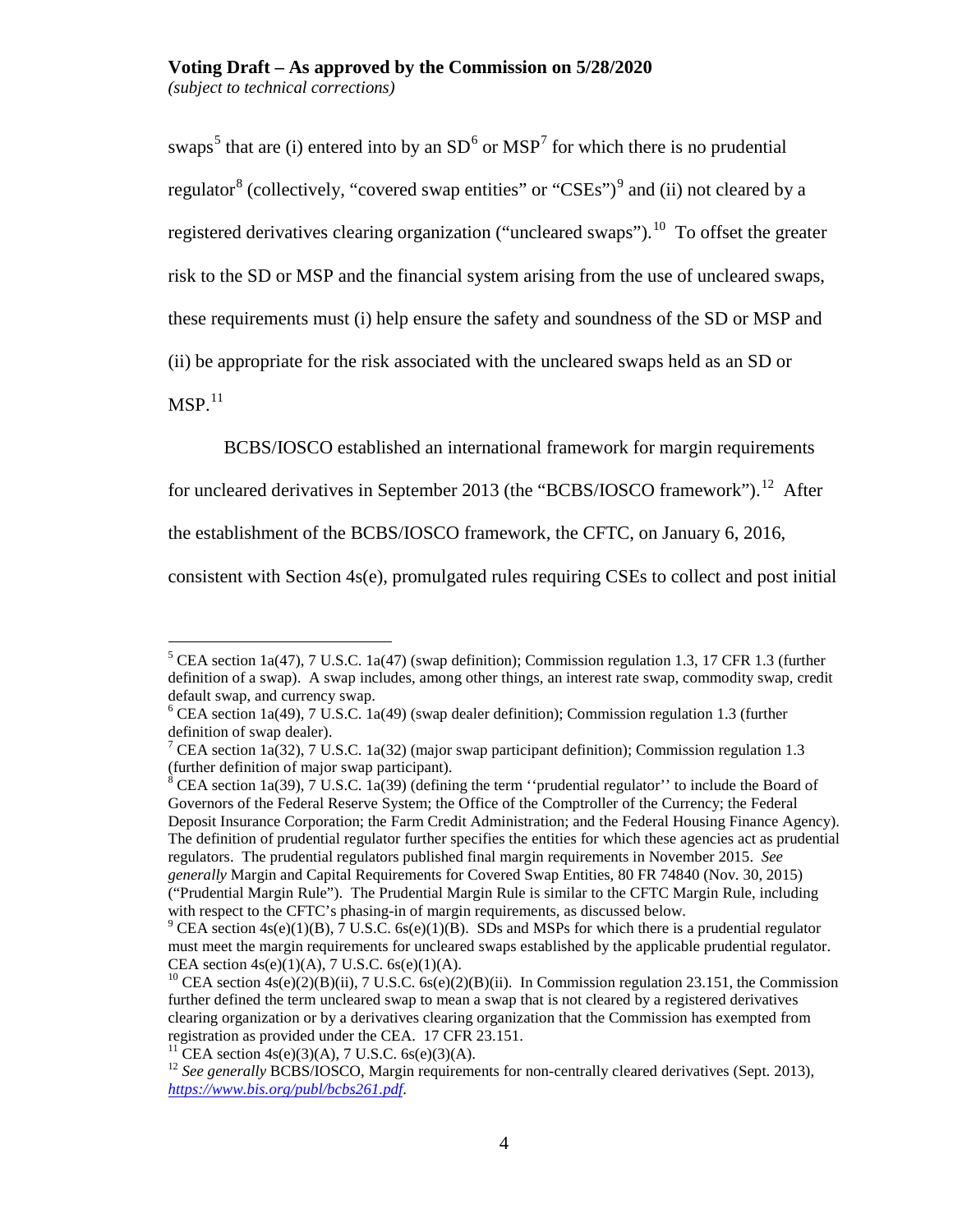# **Voting Draft – As approved by the Commission on 5/28/2020**

*(subject to technical corrections)*

margin ("IM")<sup>[13](#page-4-0)</sup> and variation margin ("VM")<sup>[14](#page-4-1)</sup> for uncleared swaps, <sup>[15](#page-4-2)</sup> adopting the implementation schedule set forth in the BCBS/IOSCO framework, including the revised implementation schedule adopted on March  $18$ ,  $2015$ .<sup>[16](#page-4-3)</sup>

In July 2019, BCBS/IOSCO further revised the framework to extend the

implementation schedule to September 1, 2021.<sup>17</sup> Consistent with this revision to the

international framework, in April 2020, the Commission promulgated a final rule

amending the compliance schedule for the IM requirements under the CFTC Margin Rule

("April 2020 Final Rule"). $^{18}$  $^{18}$  $^{18}$ 

The World Health Organization declared the COVID-19 outbreak a global

pandemic on March 11, 2020.<sup>[19](#page-4-6)</sup> On March 13, 2020, President Donald J. Trump declared

<span id="page-4-0"></span> $13$  Initial margin is the collateral (calculated as provided by § 23.154 of the Commission's regulations) that is collected or posted in connection with one or more uncleared swaps pursuant to § 23.152. Initial margin is intended to secure potential future exposure following default of a counterparty (*i.e.*, adverse changes in the value of an uncleared swap that may arise during the period of time when it is being closed out). *See* CFTC Margin Rule, 81 FR at 683.

<span id="page-4-1"></span><sup>&</sup>lt;sup>14</sup> Variation margin, as defined in Commission regulation 23.151, is the collateral provided by a party to its counterparty to meet the performance of its obligation under one or more uncleared swaps between the parties as a result of a change in the value of such obligations since the trade was executed or the last time such collateral was provided. 17 CFR 23.151.

<span id="page-4-2"></span><sup>&</sup>lt;sup>15</sup> See generally Margin Requirements for Uncleared Swaps for Swap Dealers and Major Swap Participants, 81 FR 636 (Jan. 6, 2016). The CFTC Margin Rule, which became effective April 1, 2016, is codified in part 23 of the Commission's regulations. 17 CFR 23.150 - 23.159, 23.161. In May 2016, the Commission amended the CFTC Margin Rule to add Commission regulation 23.160, 17 CFR 23.160, providing rules on its cross-border application. *See generally* Margin Requirements for Uncleared Swaps for Swap Dealers and Major Swap Participants—Cross-Border Application of the Margin Requirements, 81 FR 34818 (May 31, 2016).

<span id="page-4-3"></span><sup>&</sup>lt;sup>16</sup> See generally BCBS/IOSCO, Margin requirements for non-centrally cleared derivatives (March 2015),

<span id="page-4-4"></span>*https://www[.](https://www.bis.org/bcbs/publ/d317.pdf)bis.org/bcbs/publ/d3[17](https://www.bis.org/bcbs/publ/d317.pdf).pdf.* <sup>17</sup> *See generally BCBS/IOSCO, Margin requirements for non-centrally cleared derivatives (July 2019), https://www.bis.org/bcbs/publ/d475.pdf*.

<span id="page-4-5"></span><sup>&</sup>lt;sup>18</sup> *See generally* Margin Requirements for Uncleared Swaps for Swap Dealers and Major Swap Participants, 85 FR 19878 (April 9, 2020).

<span id="page-4-6"></span><sup>&</sup>lt;sup>19</sup> WHO Director-General's opening remarks at the media briefing on COVID-19 (March 11, 2020), *[https://www.who.int/dg/speeches/detail/who-director-general-s-opening-remarks-at-the-media-briefing-on](https://www.who.int/dg/speeches/detail/who-director-general-s-opening-remarks-at-the-media-briefing-on-covid-19---11-march-2020)[covid-19---11-march-2020](https://www.who.int/dg/speeches/detail/who-director-general-s-opening-remarks-at-the-media-briefing-on-covid-19---11-march-2020)*.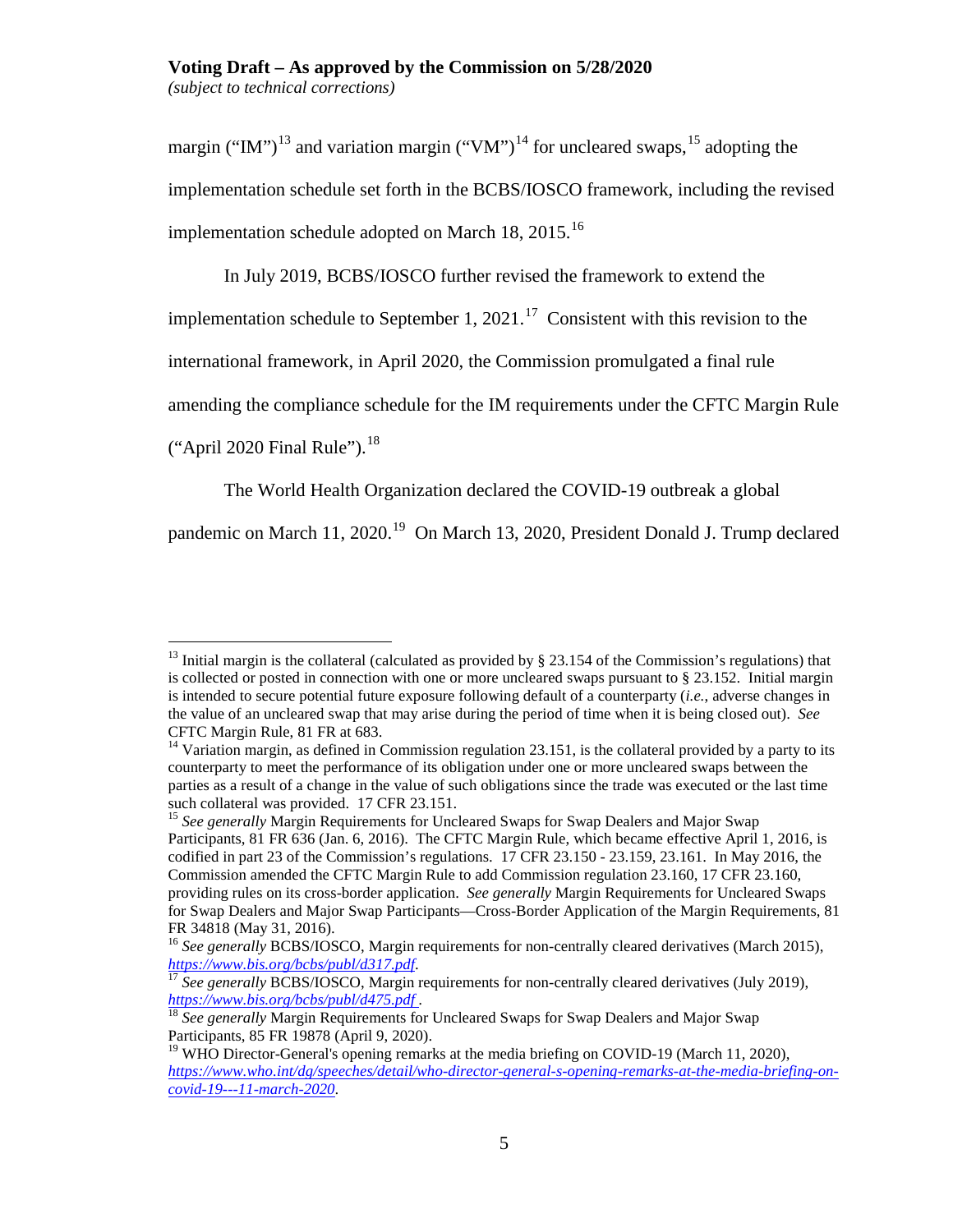#### **Voting Draft – As approved by the Commission on 5/28/2020** *(subject to technical corrections)*

a national emergency due to the COVID-19 pandemic.<sup>[20](#page-5-0)</sup> The disease has impacted individuals across the world.

The COVID-19 outbreak has severely disrupted domestic and international business, and adversely impacted the global economy. In March 2020, a group of global financial market trade associations wrote a letter to BCBS/IOSCO requesting a suspension of the nearing compliance dates, set to begin on September 1, 2020, and September 1, 2021, in light of the pandemic.<sup>21</sup> The Trade Association Letter stated that staff at financial firms have been displaced and repurposed given the increased market volatility.<sup>22</sup> The letter further stated that working from home limits access to legal and operational documentation and also limits abilities to communicate with counterparties.<sup>[23](#page-5-3)</sup> With operational teams working at full capacity to ensure proper business continuity, the trade associations declared that the strained working conditions at firms had "impaired" such firms' ability to undertake preparations to exchange IM, such as custodian onboarding and custodian documentation, by the upcoming September 1, 2020 deadline. [24](#page-5-4)

Under these circumstances, the Trade Association Letter emphasizes the industry concern about diverting resources from ongoing business continuity efforts to the

<span id="page-5-0"></span> $20$  Proclamation on Declaring a National Emergency Concerning the Novel Coronavirus Disease (COVID-19) Outbreak (March 13, 2020), *[https://www.whitehouse.gov/presidential-actions/proclamation-declaring](https://www.whitehouse.gov/presidential-actions/proclamation-declaring-national-emergency-concerning-novel-coronavirus-disease-covid-19-outbreak/)[national-emergency-concerning-novel-coronavirus-disease-covid-19-outbreak/](https://www.whitehouse.gov/presidential-actions/proclamation-declaring-national-emergency-concerning-novel-coronavirus-disease-covid-19-outbreak/)*.<br><sup>21</sup> Margin Requirements for Non-Centrally Cleared Swaps Margin—Impact of COVID-19 on Initial Margin

<span id="page-5-1"></span>Phase-In (March 25, 2020), [https://www.isda.org/2020/03/25/joint-trade-association-letter-on-impact-of](https://www.isda.org/2020/03/25/joint-trade-association-letter-on-impact-of-covid-19-on-initial-margin-phase-in/)[covid-19-on-initial-margin-phase-in/](https://www.isda.org/2020/03/25/joint-trade-association-letter-on-impact-of-covid-19-on-initial-margin-phase-in/) ("Trade Association Letter"). <sup>22</sup> Trade Association Letter at 2. <sup>23</sup> *Id.* <sup>24</sup> Trade Association Letter at 3.

<span id="page-5-4"></span><span id="page-5-3"></span><span id="page-5-2"></span>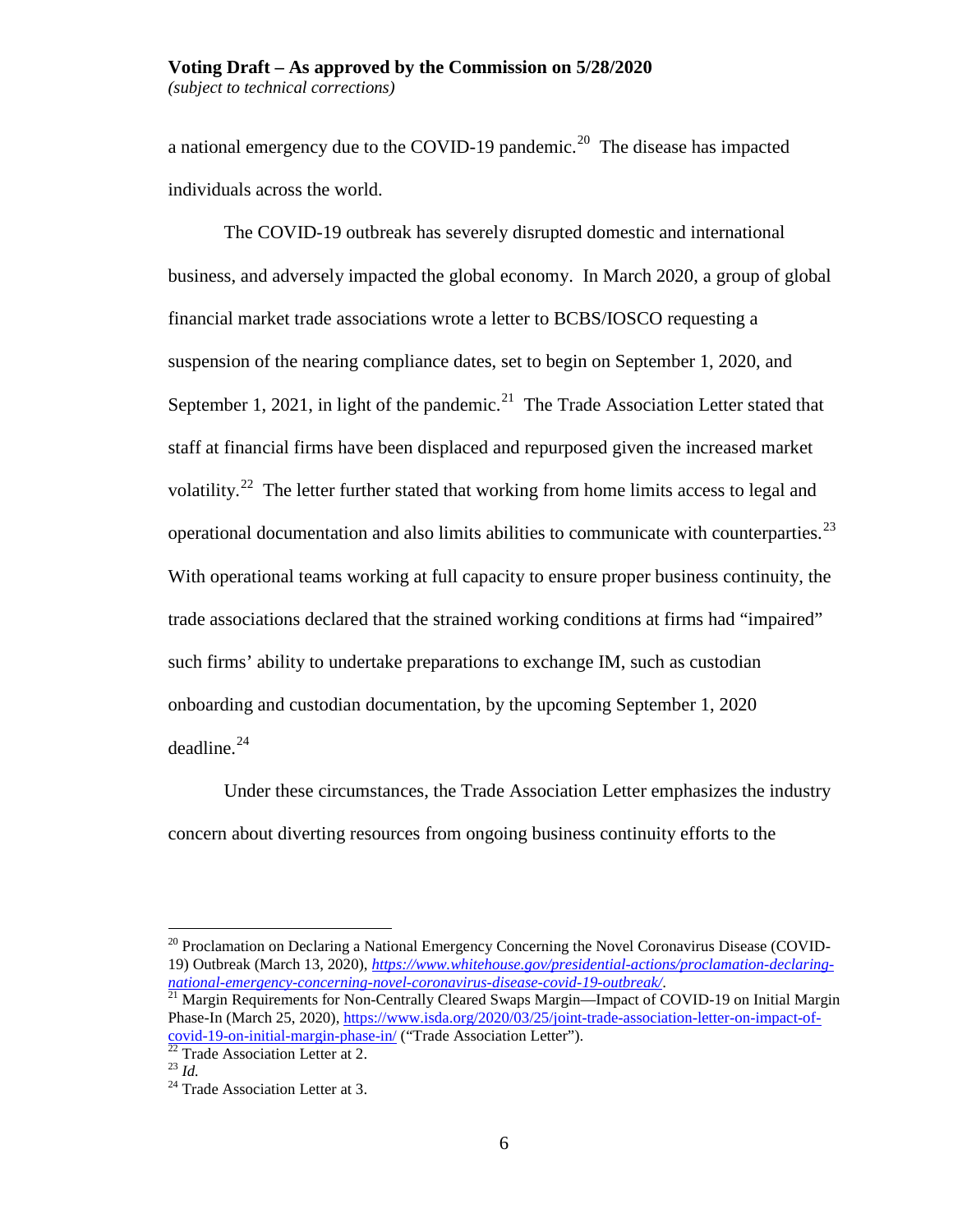# **Voting Draft – As approved by the Commission on 5/28/2020** *(subject to technical corrections)*

substantial preparations needed for the exchange of regulatory IM ahead of the September 1, 2020 deadline.<sup>[25](#page-6-0)</sup>

In response to these concerns, BCBS/IOSCO decided to further extend the implementation schedule for the margin requirements for non-centrally cleared derivatives by one year.<sup>[26](#page-6-1)</sup> BCBS/IOSCO, in a joint statement, stated that the extension would provide additional operational capacity for firms to respond to the immediate impact of COVID-19 and at the same time facilitate firms' diligent efforts to comply with the requirements by the revised deadlines. $27$ 

Recently, a Global Markets Advisory Committee ("GMAC") subcommittee encouraged the adoption of the BCBS/IOSCO recommendation to extend the implementation schedule given the circumstances brought about by the COVID-19 pandemic. The subcommittee noted that the April 2020 BCBS‐IOSCO action "serves as confirmation by the collective international standard‐setting bodies that it is critical for the industry to be able to divert and dedicate scarce resources to respond to the COVID‐ 19 crisis and related market volatility and liquidity issues without jeopardizing compliance with upcoming regulatory obligations under uncleared swap margin rules."<sup>[28](#page-6-3)</sup>

<span id="page-6-3"></span>*[https://www.bis.org/press/p200403a.htm.](https://www.bis.org/press/p200403a.htm)* <sup>28</sup> *See Recommendations to Improve Scoping and Implementation of Initial Margin Requirements for Non-Cleared Swaps,* Report to the CFTC's Global Markets Advisory Committee by the Subcommittee on Margin Requirements for Non-Cleared Swaps, at 3 (April 2020), [https://www.cftc.gov/media/3886/GMAC\\_051920MarginSubcommitteeReport/download.](https://www.cftc.gov/media/3886/GMAC_051920MarginSubcommitteeReport/download) The GMAC adopted the subcommittee's report and recommended to the Commission that it consider adopting the report's recommendations. The GMAC subcommittee was not tasked to respond to the COVID-19 pandemic. Rather, its establishment pre-dates the pandemic's impact and its directive was to address the

<span id="page-6-1"></span>

<span id="page-6-0"></span><sup>&</sup>lt;sup>25</sup> *See id.* 26 *See id.* 26 *See id.* 2020), Margin requirements for non-centrally cleared derivatives (April 2020), 26 See generally BCBS/IOSCO, Margin requirements for non-centrally cleared derivatives (April 2020), <https://www.bis.org/bcbs/publ/d499.htm> ("2020 BCBS/IOSCO Margin Framework") and Press Release, April 3, 2020, *<https://www.bis.org/press/p200403a.htm>* ("April 2020 BCBS/IOSCO Press Release").<br><sup>27</sup> Basel Committee and IOSCO announce deferral of final implementation phases of the margin

<span id="page-6-2"></span>requirements for non-centrally cleared derivatives (April 3, 2020),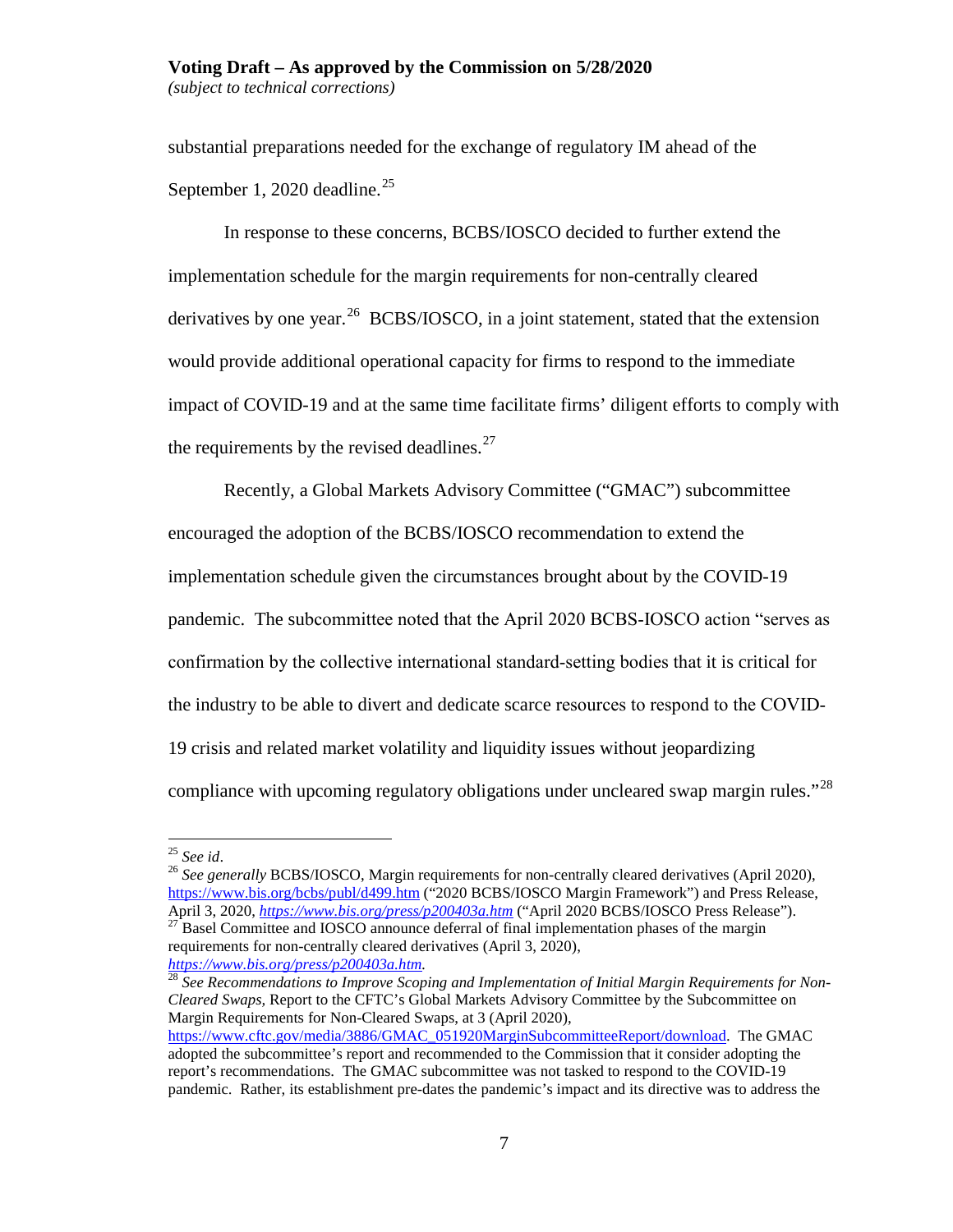# **II. Interim Final Rule**

The Commission is issuing the Interim Final Rule to amend the CFTC Margin Rule by deferring for one year to September 1, 2021, compliance with the IM requirements for entities subject to the September 1, 2020 deadline. The Commission is issuing this deferral in recognition of the extraordinary operational challenges and riskmanagement demands faced by the entities as a result of the COVID-19 pandemic, consistent with the recent revision of BCBS/IOSCO's implementation schedule.<sup>[29](#page-7-0)</sup>

<span id="page-7-3"></span>The CFTC Margin Rule requires covered swap entities to post and collect IM

with counterparties that are SDs, MSPs, or financial end users with material swaps exposure (" $MSE$ ")<sup>[30](#page-7-1)</sup> ("covered counterparties") in accordance with a phased compliance schedule set forth in Commission regulation  $23.161$ <sup>31</sup>. The compliance schedule applies progressively to CSEs and their covered counterparties in staggered phases, starting with

<span id="page-7-2"></span> $31$  17 CFR 23.161.

ongoing challenges involving the implementation of the CFTC margin requirements during the last stages of the compliance schedule, which may be taken up at a later date by the Commission. *See* CFTC Commissioner Stump Announces New GMAC Subcommittee on Margin Requirements for Non-Cleared Swaps (Oct. 28, 2019)[, https://www.cftc.gov/PressRoom/PressReleases/8064-19.](https://www.cftc.gov/PressRoom/PressReleases/8064-19) <sup>29</sup> *See generally* 2020 BCBS/IOSCO Margin Framework. The Framework extends the BCBS/IOSCO

<span id="page-7-0"></span>implementation schedule to September 1, 2022, by deferring the compliance dates of September 1, 2020, and September 1, 2021, to September 1, 2021, and September 1, 2022, respectively. Given the immediate need to address the impact of the COVID-19 pandemic on entities nearing the September 1, 2020 deadline, the Commission is issuing the Interim Final Rule discussed herein. As discussed below, the Commission intends to issue a notice of proposed rulemaking with respect to the September 1, 2021 compliance date in the near term.<br><sup>30</sup> Commission regulation 23.151 provides that MSE for an entity means that the entity and its margin

<span id="page-7-1"></span>affiliates have an average daily aggregate notional amount of uncleared swaps, uncleared security-based swaps, foreign exchange forwards, and foreign exchange swaps with all counterparties for June, July, and August of the previous calendar year that exceeds \$8 billion, where such amount is calculated only for business days. A company is a "margin affiliate" of another company if: (i) either company consolidates the other on a financial statement prepared in accordance with U.S. Generally Accepted Accounting Principles, the International Financial Reporting Standards, or other similar standards; (ii) both companies are consolidated with a third company on a financial statement prepared in accordance with such principles or standards; or (iii) for a company that is not subject to such principles or standards, if consolidation as described in paragraph (1) or (2) of this definition would have occurred if such principles or standards had applied. 17 CFR 23.151.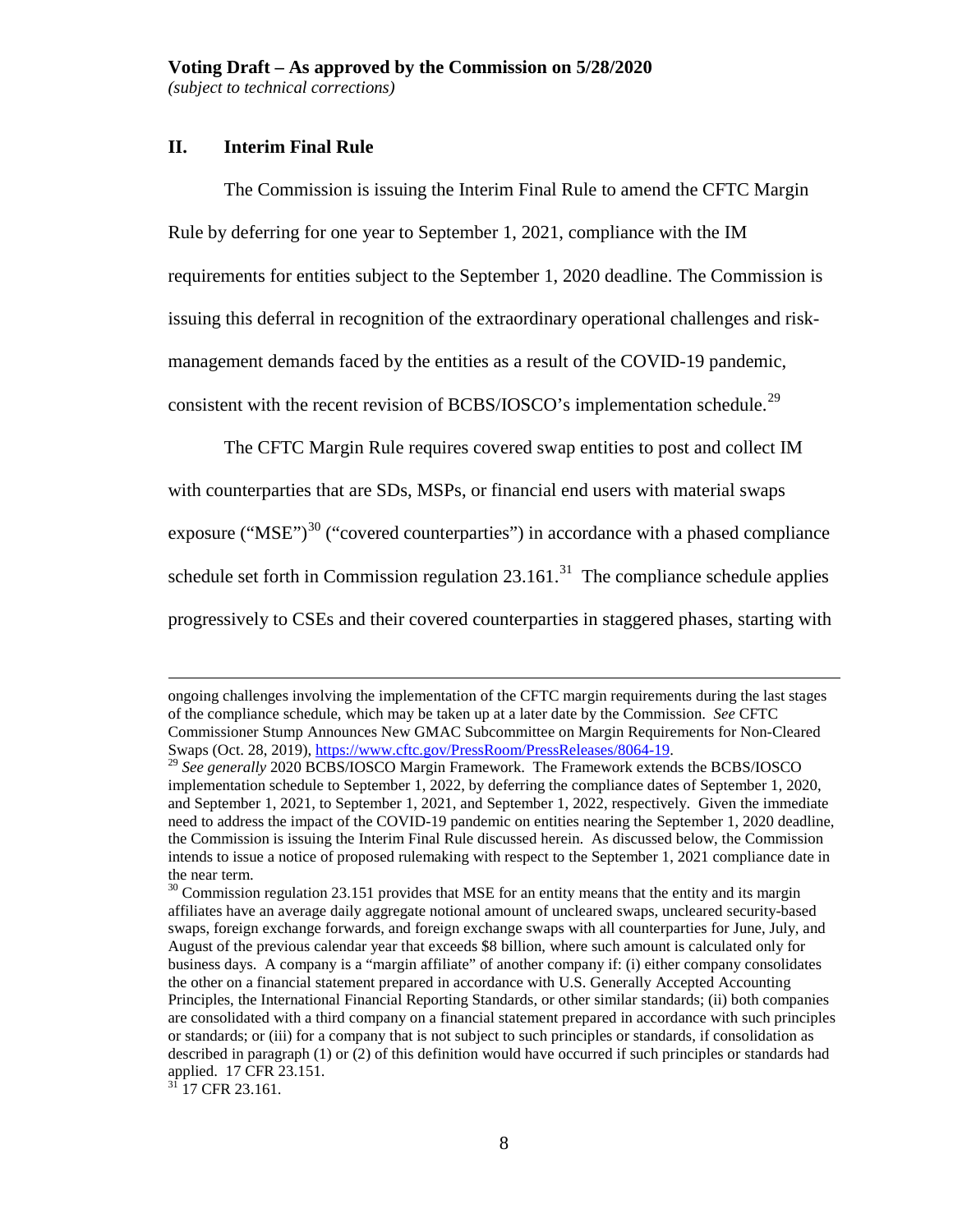#### **Voting Draft – As approved by the Commission on 5/28/2020** *(subject to technical corrections)*

entities with the largest average daily aggregate notional amounts ("AANA") of uncleared swaps and certain other financial products, and then successively with lesser AANA.

The compliance schedule originally spanned from September 1, 2016 to September 1, 2020. The April 2020 Final Rule extended the schedule by one year by dividing the last compliance "phase"—which would have brought into scope CSEs and covered counterparties with an AANA between \$8 billion and \$750 billion—into two compliance phases. Under the April 2020 Final Rule, CSEs and covered counterparties with an AANA between \$50 billion and \$750 billion must comply with the IM requirements beginning on September 1, 2020.<sup>32</sup> In addition, again pursuant to the April 2020 Final Rule, other remaining CSEs and covered counterparties, including financial end users with MSE, must comply beginning on September 1,  $2021$ .<sup>[33](#page-8-1)</sup>

This Interim Final Rule amends Commission regulation 23.161, as revised by the April 2020 Final Rule,  $34$  by deferring for one year the April 2020 Final Rule's compliance date of September 1, 2020. The Interim Final Rule reflects the recent revisions to the BCBS/IOSCO framework extending the margin implementation schedule.<sup>[35](#page-8-3)</sup> More specifically, the Interim Final Rule defers compliance for entities that would come into scope beginning on September 1, 2020, requiring CSEs and covered counterparties with an AANA between \$50 billion up to \$750 billion during the three-

<span id="page-8-2"></span>

<span id="page-8-3"></span>

<span id="page-8-1"></span><span id="page-8-0"></span><sup>&</sup>lt;sup>32</sup> *See* 17 CFR 23.161(a)(6).<br><sup>33</sup> 17 CFR 23.161(a)(7).<br><sup>34</sup> 17 CFR 23.161.<br><sup>35</sup> 2020 BCBS/IOSCO Margin Framework.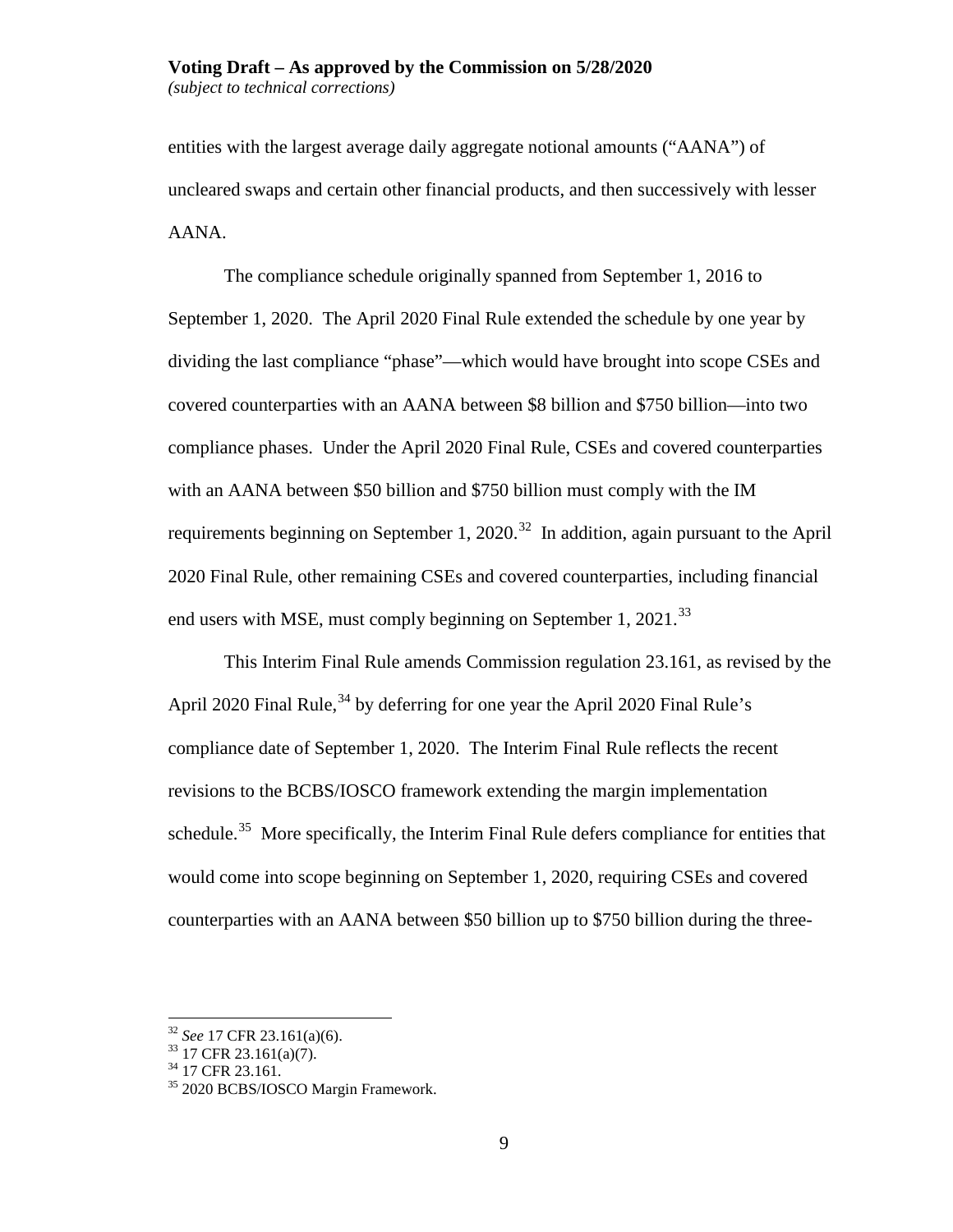# **Voting Draft – As approved by the Commission on 5/28/2020**

*(subject to technical corrections)*

month period of March-May of 2021 to come into compliance beginning on September 1, 2021.

By extending the September 1, 2020 deadline for compliance with the IM requirements under the CFTC Margin Rule, the Commission, consistent with BCBS/IOSCO's revision of the margin implementation schedule, seeks to alleviate the challenges, operational and otherwise, that COVID-19 poses to entities nearing the September 1, 2020 deadline. In the Commission's view, compliance with the existing requirements could exacerbate COVID-19's adverse impact on operations by causing entities to divert scarce resources from more pressing operational needs, which could hinder business continuity efforts and adequate management of volatility, liquidity, and other risks brought about by the pandemic.<sup>[36](#page-9-0)</sup>

The COVID-19 pandemic has severely and adversely impacted preparations for the exchange of regulatory IM in advance of the current compliance deadlines, including procuring rule-compliant documentation, setting up custodial arrangements, and establishing internal processes for the calculation, collection, and posting of IM, among other things. In the midst of high market volatility, firms have experienced a reduction in operational capacity, carrying out remote operations, with employees performing critical functions from home or other temporary locations, which has limited access to legal and operational documentation and limited the ability to work with counterparties.

<span id="page-9-0"></span> $36$  To be sure, the exchange of IM mitigates various risks, such as counterparty credit risk. However, given the relatively small share of the swaps market affected by this IFR, the Commission believes it is appropriate to defer covered entities' IM obligations to allow such entities to focus on immediate operational, volatility, and liquidity risks arising from the COVID-19 pandemic.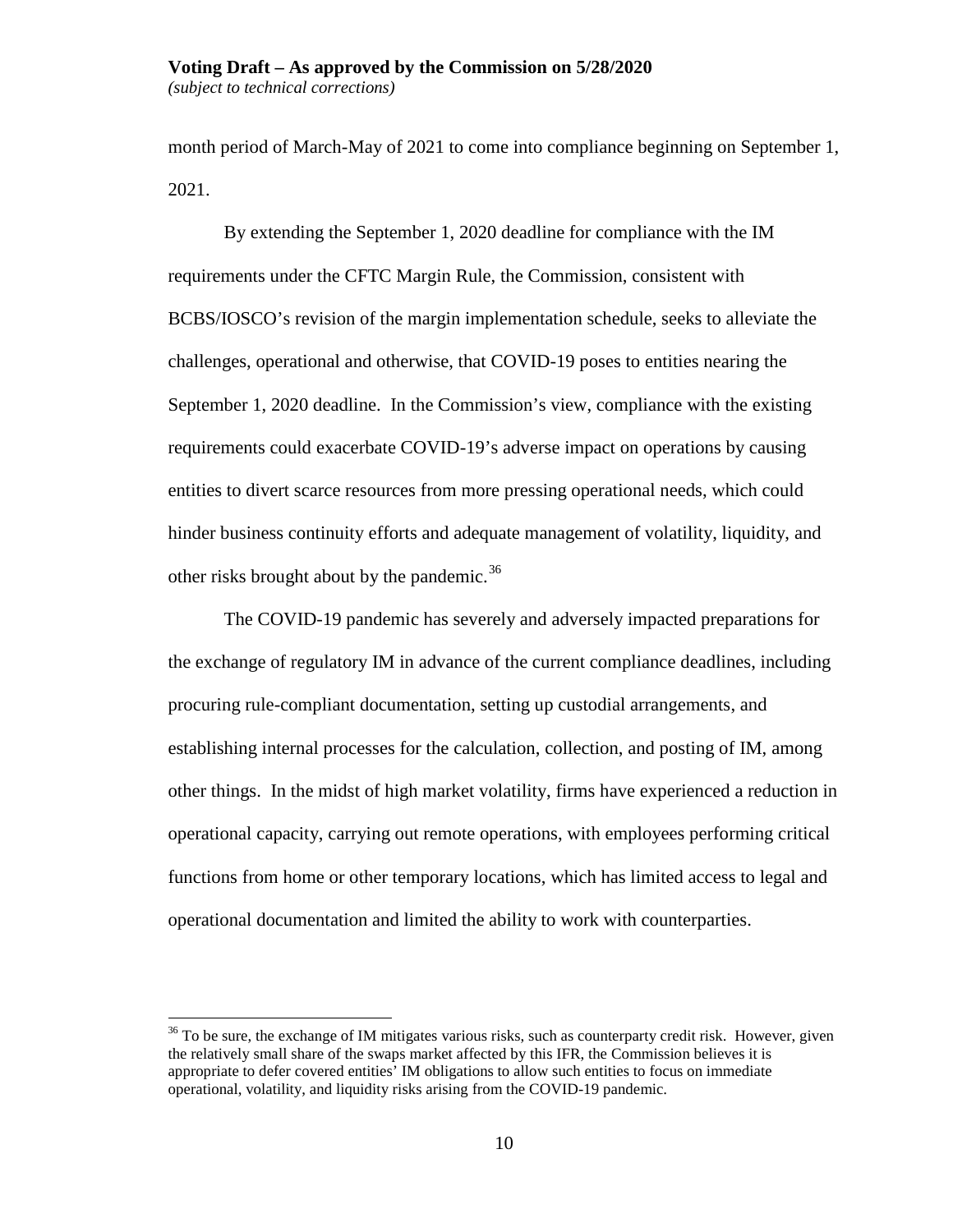Service providers, such as custodians, are facing similar operational challenges. As the next phase of compliance, beginning on September 1, 2020, approaches, custodian onboarding is being impeded, resulting in further delays in the establishment of custodian accounts. Other vendors providing IM-related services are being similarly affected.

The Commission notes that the compliance delay provided by the Interim Final Rule applies to entities whose uncleared swap portfolios tend to be smaller than the portfolios of entities that came into scope in earlier phases of the compliance schedule. The CFTC's Office of the Chief Economist ("OCE") has estimated that entities with such smaller uncleared swap portfolios represent only 8% of total AANA across all phases.<sup>[37](#page-10-0)</sup> This modest share of notional amount, spread across many small entities, likely means that the uncollateralized swaps entered into by these entities—taking into account that no exchange of IM is required by the CFTC Margin Rule until the IM threshold amount has been exceeded<sup>38</sup>—pose less risk to the financial markets than the risk posed by uncleared swaps entered into by entities that have already come into the scope of IM compliance.

This Interim Final Rule does not address the last phase of compliance beginning on September 1, 2021. As discussed below, the Commission is making a finding that notice and public procedure on this rule is impracticable because the need for relief is immediate. Because there is more time to address the last phase of compliance currently

<span id="page-10-0"></span> <sup>37</sup> Richard Haynes, Madison Lau, & Bruce Tuckman, *Initial Margin Phase 5*, at 4 (Oct. 24, 2018), https://www.cftc.gov/sites/default/files/About/Economic%20Analysis/Initial%20Margin%20Phase%205% 20v5\_ada.pdf ("OCE Initial Margin Phase 5 Study").<br><sup>38</sup> Under Commission regulation 23.154(a)(3), there is no requirement to post or collect IM until the initial

<span id="page-10-1"></span>margin threshold amount has been exceeded. *See* 17 CFR 23.154(a)(3). The term "initial margin threshold amount" is defined in Commission regulation 23.151 as an aggregate credit exposure of \$50 million from all uncleared swaps between a CSE and its margin affiliates on one hand, and a covered counterparty and its margin affiliates on the other. 17 CFR 23.151. For the definition of "margin affiliate," *see* supra note [30.](#page-7-3)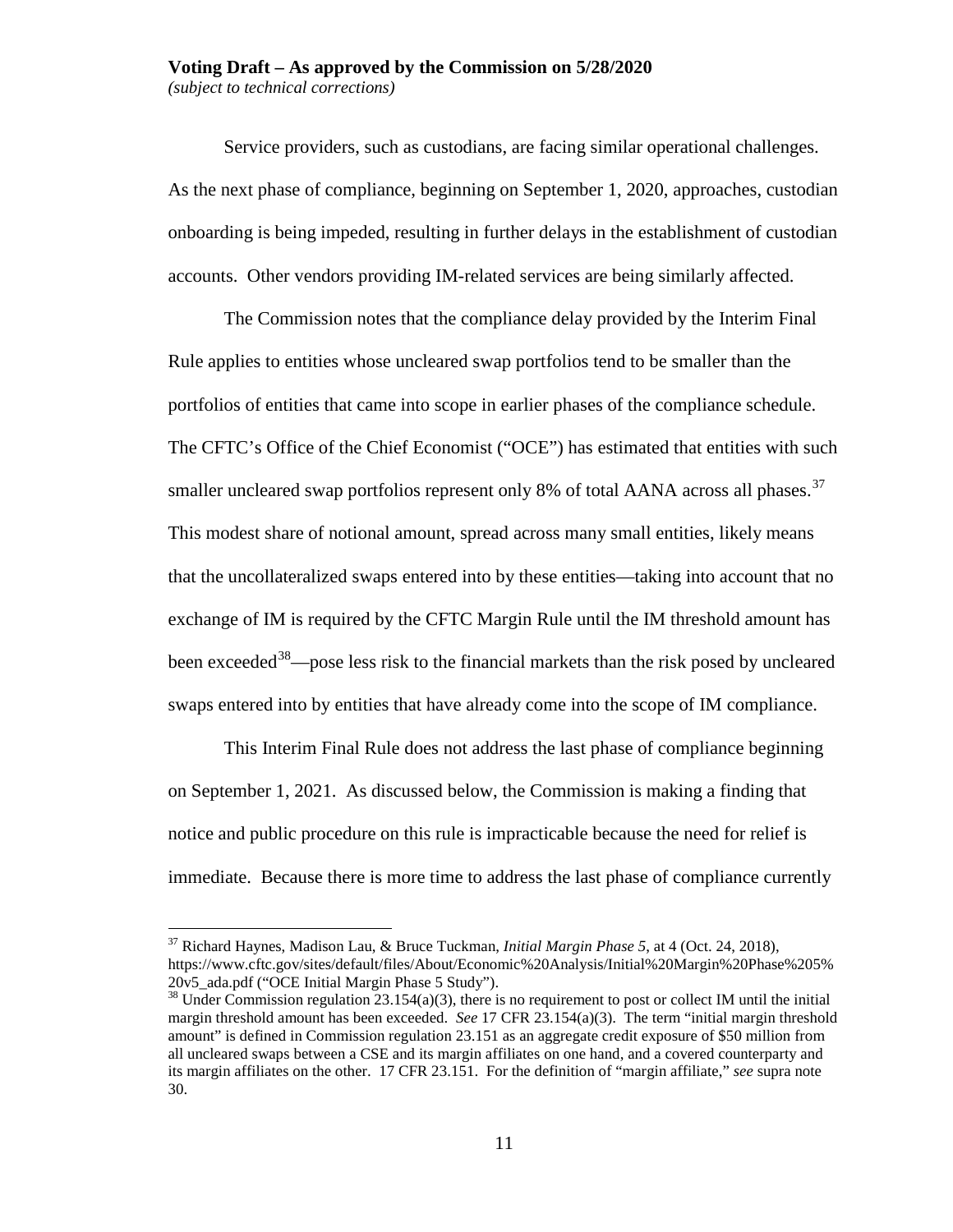set to commence on September 1, 2021, the Commission will address that compliance date through a notice of proposed rulemaking and public comment process. The Commission intends to take action with respect to the final compliance phase in the near term. The Commission notes that without an extension of the final compliance phase, approximately 700 entities would come into the scope of the IM requirements simultaneously on September 1,  $2021.^{39}$  $2021.^{39}$  $2021.^{39}$ 

### **III. Request for Comment**

The Commission is issuing this Interim Final Rule to revise Commission regulation 23.161 to address concerns relating to the COVID-19 pandemic, as discussed above. Issuing an Interim Final Rule means that the amendment to delay the April 2020 Final Rule's compliance deadline of September 1, 2020, will take effect sooner than if the Commission followed the usual prior notice and comment rulemaking process. A discussion of the Commission's finding that there is good cause to omit the usual prior notice and comment procedures appears below in the section entitled "Administrative Procedure Act."

The Commission welcomes public comments from interested persons regarding any aspect of the changes made by this Interim Final Rule. The Commission also seeks comment on the following specific questions. The Commission will take into consideration comments received and may modify the Interim Final Rule if warranted. (1) This Interim Final Rule delays by one year compliance with the IM requirements under the CFTC Margin Rule for entities subject to the September 1, 2020 deadline

<span id="page-11-0"></span> <sup>39</sup> *See* OCE Initial Margin Phase 5 Study at 4.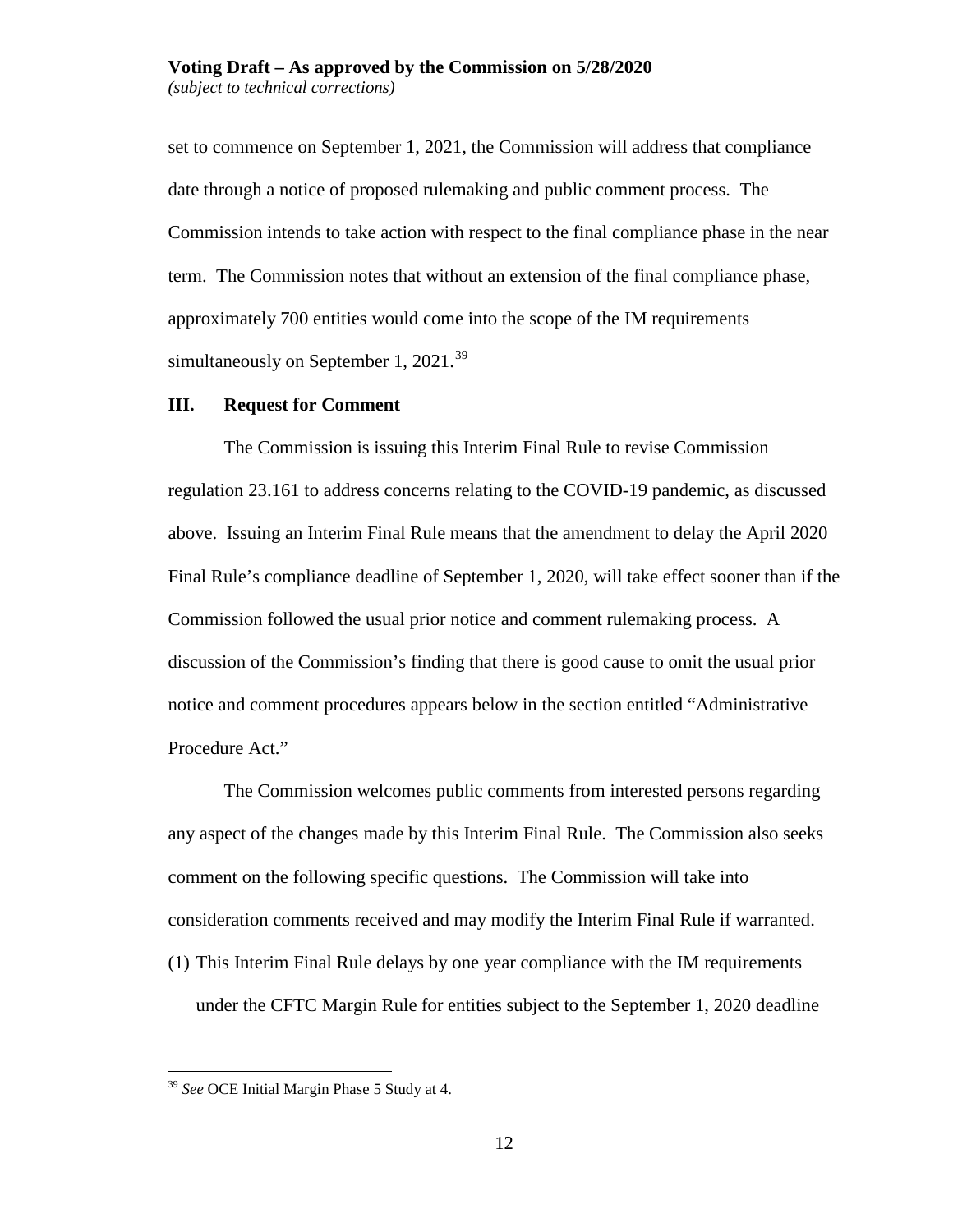to alleviate the challenges, operational and otherwise, that COVID-19 poses to entities engaging in uncleared swaps nearing the existing compliance deadline as discussed above. Uncleared swaps that are entered into during the one year extension period will be legacy swaps not subject to the IM requirements (although they would be subject to VM requirements) and, as such, lesser amounts of margin would be collected for these swaps, potentially increasing counterparty risk and the risk of contagion. [40](#page-12-0) In light of these risks, should the Commission consider any alternative to extending the compliance schedule? Please describe the alternatives if any can be identified.

<span id="page-12-1"></span>(2) As an alternative to the Interim Final Rule deferring compliance for the entities coming into scope in September 2020, should the Commission consider a longer deferral period for such firms? Please describe the potential benefits and any costs were the CFTC to provide a longer deferral period.

Please refer to the ADDRESSES section above with respect to the submission of comments.

#### **IV. Related Matters**

#### **A. Administrative Procedure Act.**

The APA generally requires federal agencies to publish a notice of proposed

<span id="page-12-0"></span> $^{40}$  Pursuant to Commission regulation 23.161, the compliance dates for the IM and VM requirements under the CFTC Margin Rule are staggered across a phased schedule that extends from September 1, 2016, to September 1, 2021. The compliance period for the VM requirements ended on March 1, 2017 (though the CFTC and other regulators provided guidance permitting a six month grace period to implement the requirements following the implementation date), while the IM requirements continue to phase in through September 1, 2021. An uncleared swap entered into prior to an entity's IM compliance date is a "legacy swap" that is not subject to IM requirements. *See* CFTC Margin Rule, 81 FR at 651 and Commission regulation 23.161. 17 CFR 23.161.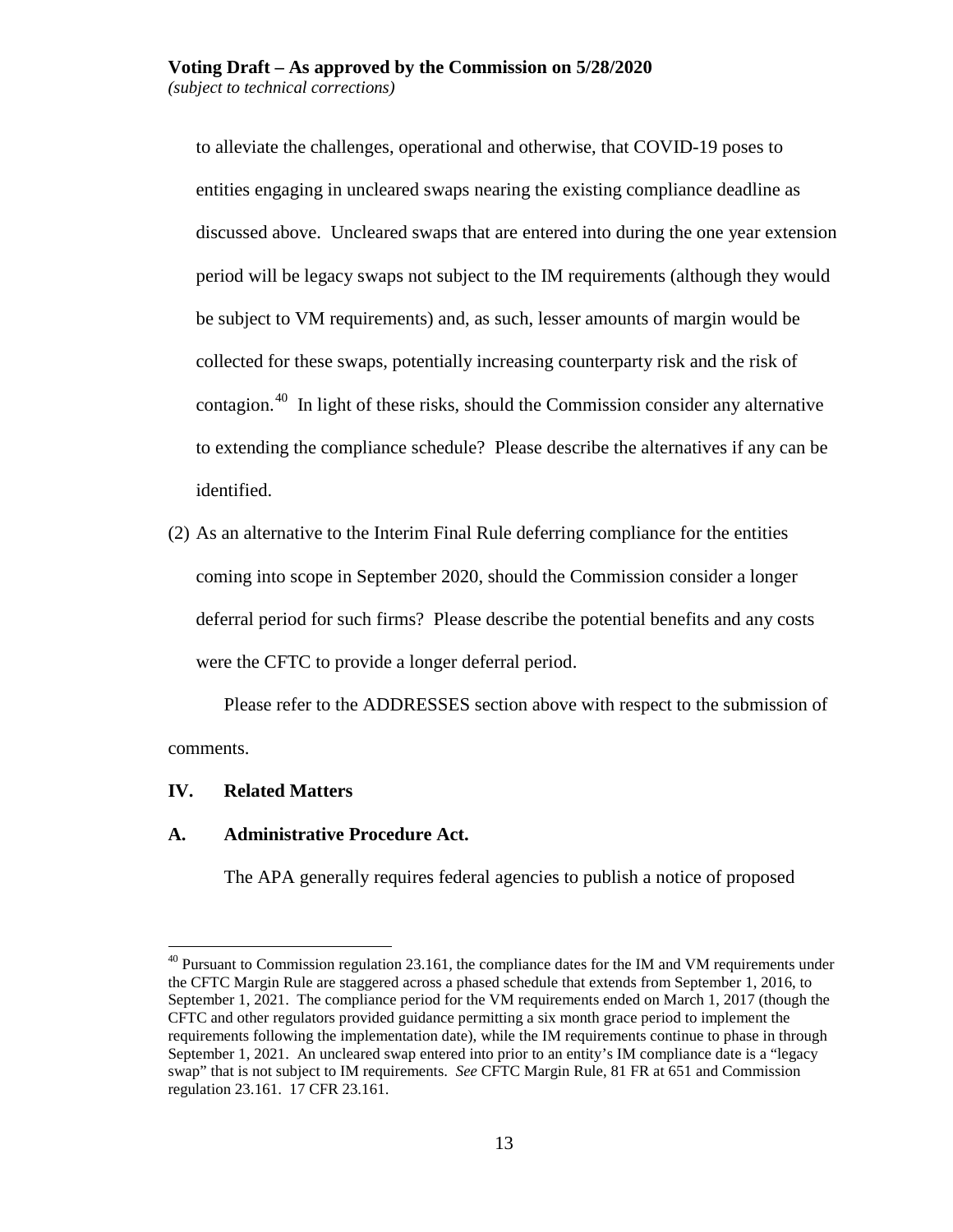rulemaking and provide an opportunity for public comment before issuing a new rule.<sup>41</sup> However, an agency may issue a new rule without publication in the Federal Register of a notice of proposed rulemaking with an opportunity for comment if "the agency for good cause finds (and incorporates the finding and a brief statement of the reasons therefor in the rules issued) that notice and public procedure thereon are impracticable, unnecessary, or contrary to the public interest."<sup>[42](#page-13-1)</sup> The Commission for good cause finds that such notice and public procedure on the instant amendments to Commission regulation 23.161 are impracticable and contrary to the public interest due to the COVID-19 pandemic. The World Health Organization declared the COVID-19 outbreak a global pandemic on March 11, 2020.<sup>43</sup> On March 13, 2020, President Donald J. Trump declared a national emergency due to the COVID-19 pandemic.<sup>[44](#page-13-3)</sup>

The Commission for good cause finds that notice and public procedure on this rule are impracticable because the need for relief is immediate. With respect to the change to the compliance schedule for the CFTC Margin Rule, time is of the essence. Participants in the uncleared swaps markets have experienced diminished operational capacity due to stay-at-home orders, closures, and other community nonpharmaceutical interventions.<sup>[45](#page-13-4)</sup> Efforts to comply with the IM requirements may divert manpower and funding resources from already strained operations, hindering business continuity efforts and focus on management of risks posed by the pandemic.

<span id="page-13-2"></span>

<span id="page-13-4"></span><span id="page-13-3"></span>

<span id="page-13-5"></span><span id="page-13-1"></span><span id="page-13-0"></span><sup>41</sup> *See* 5 U.S.C. 553(b).<br><sup>42</sup> 5 U.S.C. 553(b)(B).<br><sup>43</sup> *See* supra note 19.<br><sup>45</sup> *See* Nonpharmaceutical Interventions (NPIs) (describing strategies to slow the spread of COVID-19),<br><sup>45</sup> *See* Nonpharmaceutical Interventi *<https://www.cdc.gov/nonpharmaceutical-interventions/index.html>* (last visited April 28, 2020).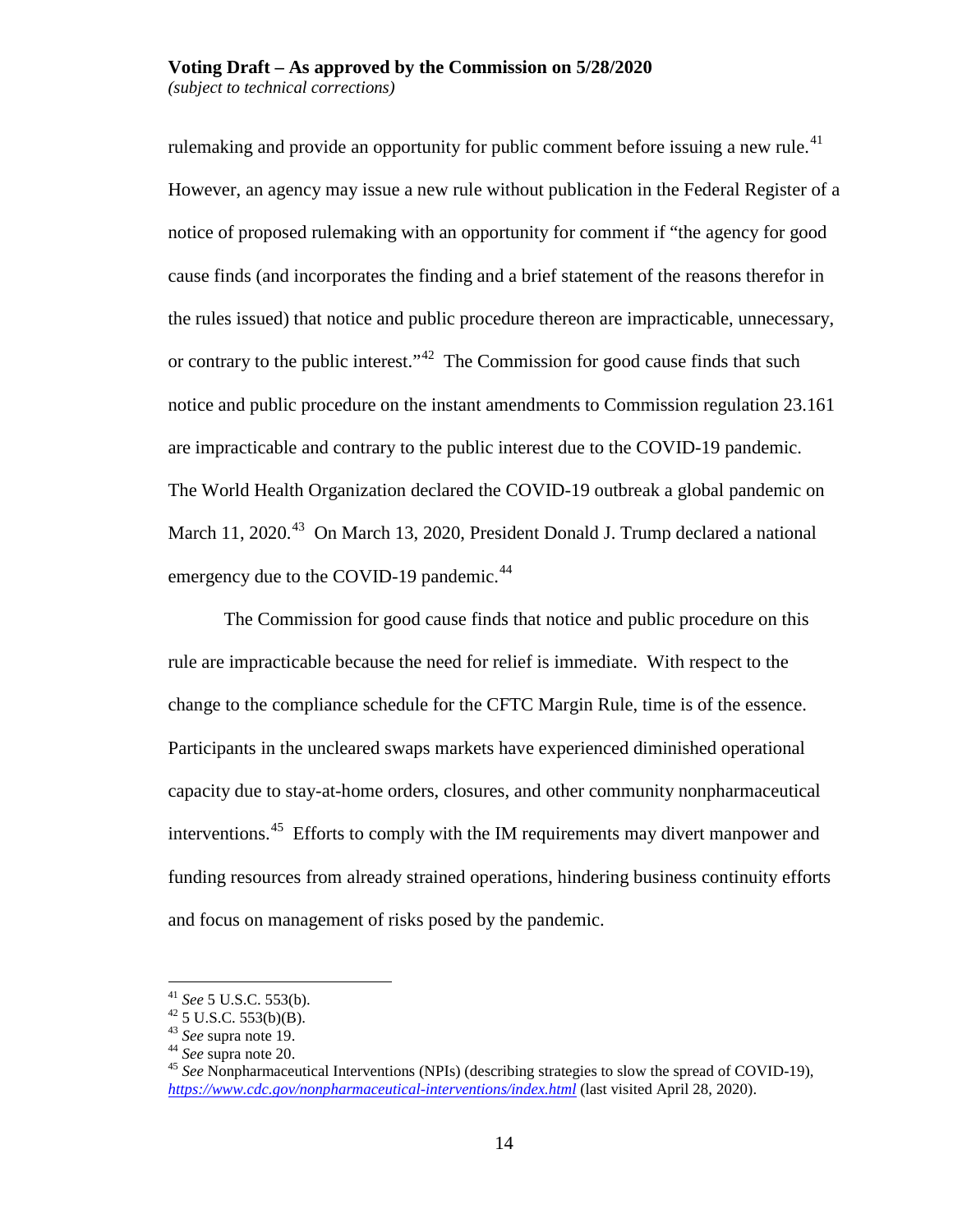# **Voting Draft – As approved by the Commission on 5/28/2020**

*(subject to technical corrections)*

The practical effect of these contagion mitigation strategies is to require many businesses to carry out remote operations with employees performing critical functions from their homes or other temporary locations. Preparations in anticipation of IM compliance by, among other things, procuring rule compliant documentation, setting up custodial arrangements, and establishing internal processes for the calculation, collection, and posting, are more difficult to accomplish when personnel are working remotely.

Undertaking the regular rulemaking proceedings would therefore be impracticable to provide the immediate relief market participants need to focus on immediate COVID-19 response. Delays in the response could exacerbate the adverse impact of the pandemic on these entities' operations and detract from more urgent operational matters.

The next compliance phase commences on September 1, 2020. Entities coming into scope need to prepare for months in advance to comply with the IM requirements. These preparations may be affected by the entities' reduced operational capacity. A compliance delay until September 1, 2021, will alleviate the operational burden. This militates against the delay needed to conduct the regular notice and comment rulemaking.

The Commission for good cause also finds that notice and public procedure thereon are contrary to the public interest in the context of the COVID-19 national emergency. As explained above, participants in the uncleared swaps markets have an immediate need for operational flexibility due to the COVID-19 pandemic. The Commission has determined that issuing this Interim Final Rule, to be effective immediately upon publication in the Federal Register, is crucial to alleviate the burden associated with the exchange of regulatory IM for entities whose operations may be already strained given the effect of COVID-19 on their operations. Providing a notice

15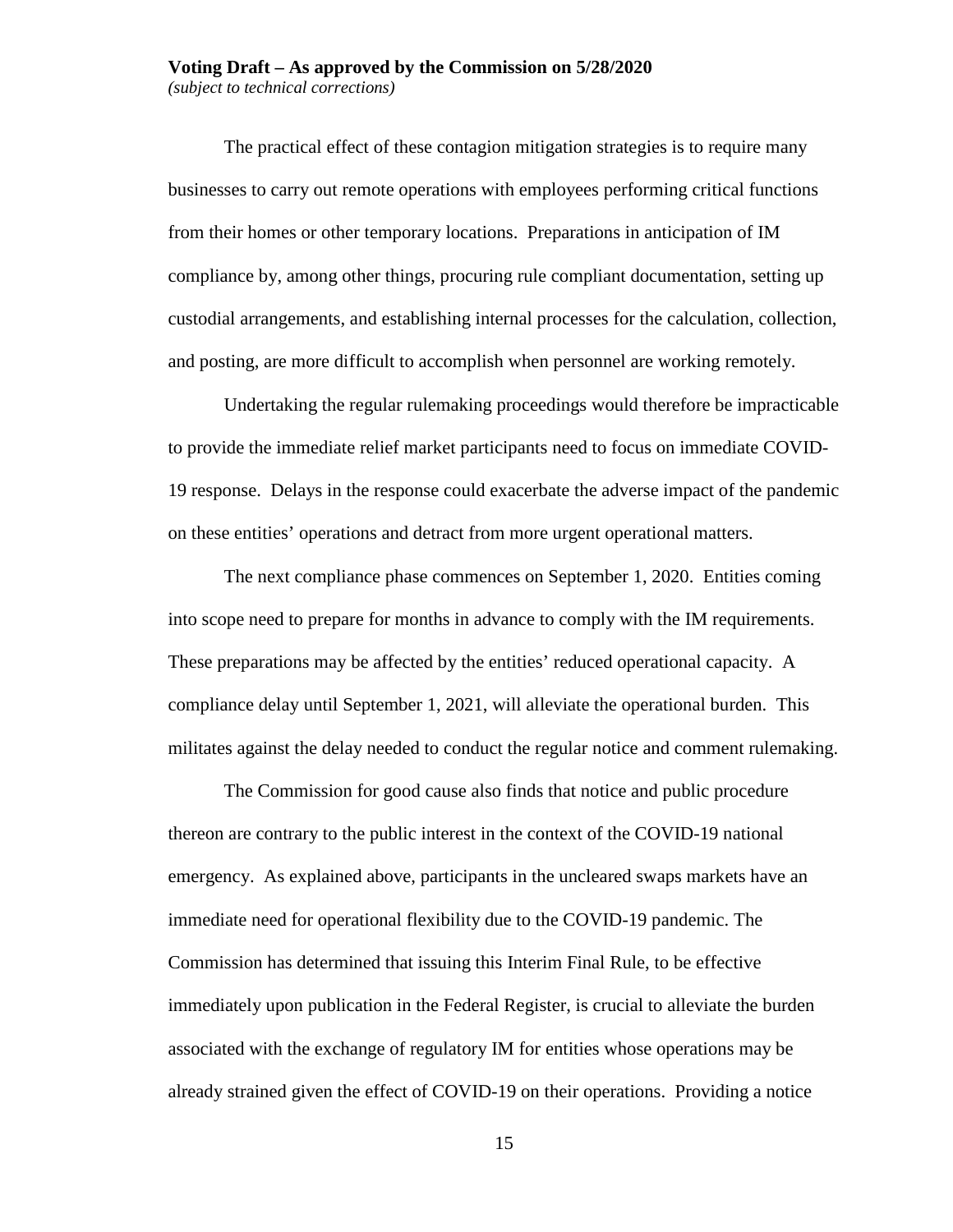and comment period pursuant to normal rulemaking process would delay relief and thus be contrary to the public interest.

For the above reasons, the Commission's implementation of this rule as an Interim Final Rule, with provision for post-promulgation public comment, is in accordance with section  $553(b)$  of the APA.<sup>46</sup>

Similarly, for the same reasons set forth above under the discussion of section 553(b)(B) of the APA, the Commission, for good cause, finds that no transitional period, after publication in the Federal Register, is necessary before the amendment to § 23.161 made by this Interim Final Rule becomes effective. Accordingly, this Interim Final Rule shall be effective immediately upon publication in the Federal Register.

# **B. Regulatory Flexibility Act.**

The Regulatory Flexibility Act<sup>[47](#page-15-1)</sup> requires federal agencies to consider whether the rules they propose will have a significant economic impact on a substantial number of small entities and, if so, to provide a regulatory flexibility analysis regarding the economic impact on those entities. Because, as discussed above, the Commission is not required to publish a notice of proposed rulemaking for this rule, a regulatory flexibility analysis is not required.  $48$ 

# **C. Paperwork Reduction Act.**

The Paperwork Reduction Act of 1995 ("PRA")<sup>[49](#page-15-3)</sup> imposes certain requirements on Federal agencies, including the Commission, in connection with their conducting or

<span id="page-15-1"></span><span id="page-15-0"></span><sup>46</sup> 5 U.S.C. 553(b)(B); 553(d)(3). <sup>47</sup> 5 U.S.C. 601 et seq. <sup>48</sup> *See* 5 U.S.C. 603(a).

<span id="page-15-3"></span><span id="page-15-2"></span><sup>49</sup> 44 U.S.C. 3501 *et seq*.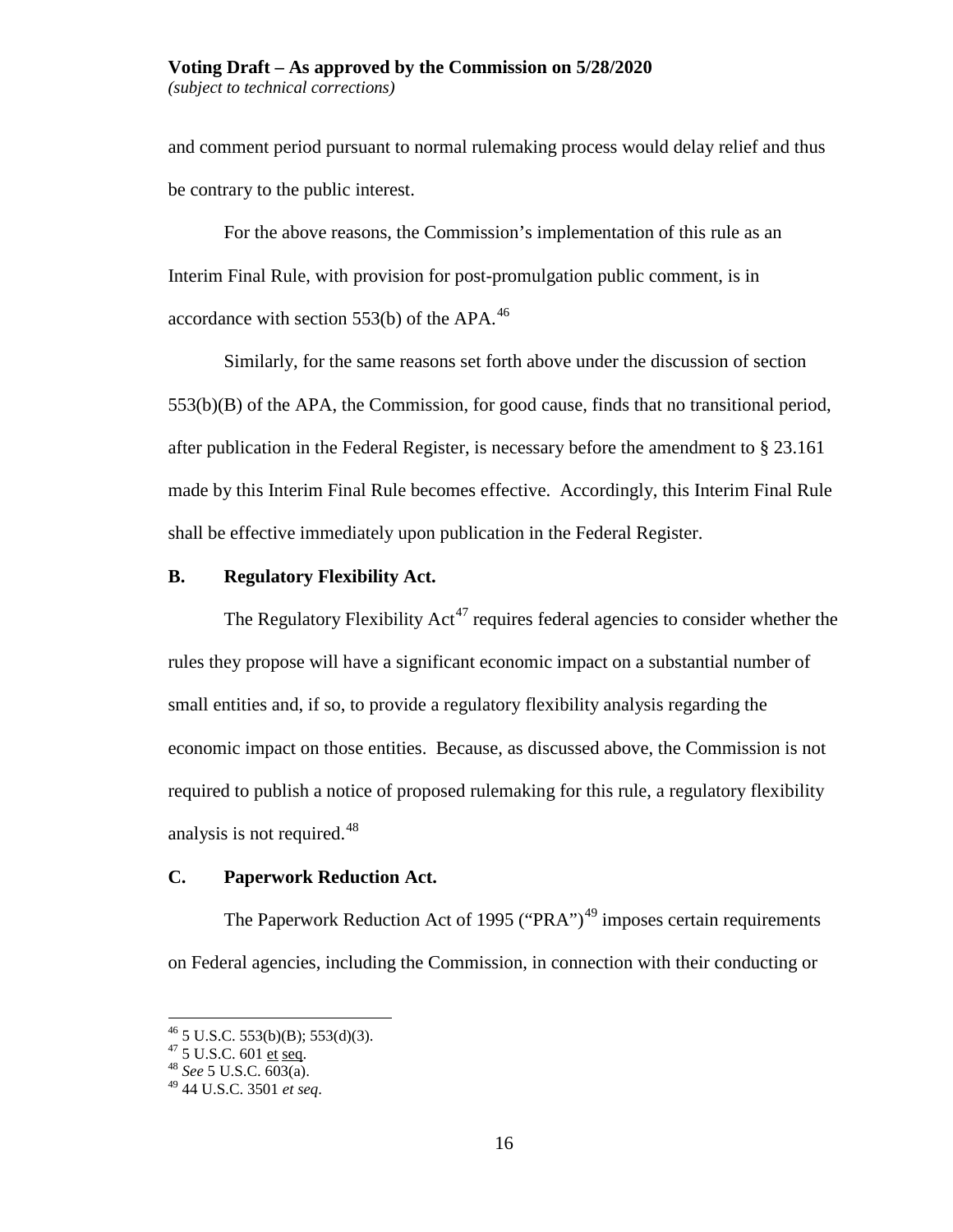sponsoring any collection of information, as defined by the PRA. The Commission may not conduct or sponsor, and a person is not required to respond to, a collection of information unless it displays a currently valid Office of Management and Budget ("OMB") control number.

The Commission believes that this Interim Final Rule does not impose any new recordkeeping or information collection requirements, or other collections of information that require approval of OMB under the PRA.

#### **D. Cost-Benefit Considerations**

Section 15(a) of the CEA requires the Commission to consider the costs and benefits of its actions before promulgating a regulation under the CEA. Section 15(a) further specifies that the costs and benefits shall be evaluated in light of the following five broad areas of market and public concern: (1) protection of market participants and the public; (2) efficiency, competitiveness, and financial integrity of futures markets; (3) price discovery; (4) sound risk management practices; and (5) other public interest considerations. The Commission considers the costs and benefits resulting from its discretionary determinations with respect to the section 15(a) considerations.

This Interim Final Rule revises the compliance schedule for the CFTC Margin Rule by deferring compliance with the IM requirements from September 1, 2020, to September 1, 2021, for CSEs and covered counterparties with an AANA ranging from \$50 billion up to \$750 billion,.

The baseline against which the benefits and costs associated with the Interim Final Rule are compared is the uncleared swaps markets as they exist today and the current compliance schedule. As discussed in both the CFTC Margin Rule and the April

17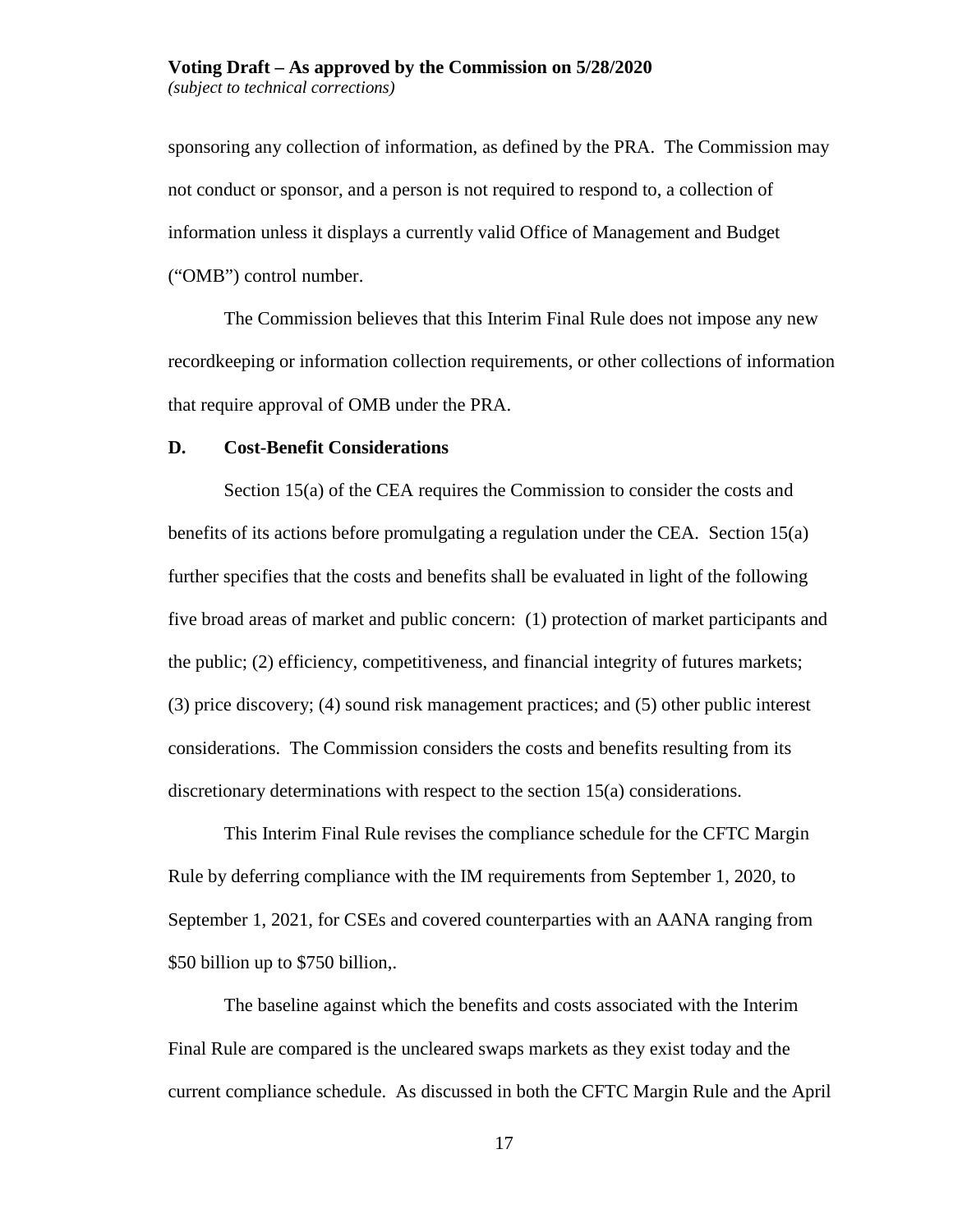2020 Final Rule, the existing compliance schedule represented an attempt to balance the costs and benefits of requiring margin for uncleared swaps for different entities. For example, the CFTC Margin Rule noted that "[t]he compliance dates have been structured to ensure that the largest and most sophisticated CSEs and counterparties that present the greatest potential risk to the financial system comply with the requirements first. These swap market participants should be able to make the required operational and legal changes more rapidly and easily than smaller entities [that] engag[e] in swaps less frequently and pose less risk to the financial system."[50](#page-17-0) As discussed below, the COVID-19 pandemic has raised the cost of compliance for the next cohort of entities, and hence altered the calculus in setting the CFTC Margin Rule's compliance schedule, which is based on balancing costs and benefits.

#### 1. Benefits

As described above, the Interim Final Rule defers compliance with the IM requirements for CSEs and their covered counterparties subject to IM compliance beginning on September 1, 2020. The Interim Final Rule creates a benefit as it is intended to mitigate the disruptive effect of COVID-19 and the attendant market volatility by permitting firms to allocate their resources to ensure proper business continuity and management of risks brought about by the pandemic.

Starting in March, 2020, entities that trade uncleared swaps have experienced diminished operational capacity, due to stay-at-home orders, closures, and other

<span id="page-17-0"></span><sup>&</sup>lt;sup>50</sup> Margin Requirements for Uncleared Swaps for Swap Dealers and Major Swap Participants, 81 FR at 676.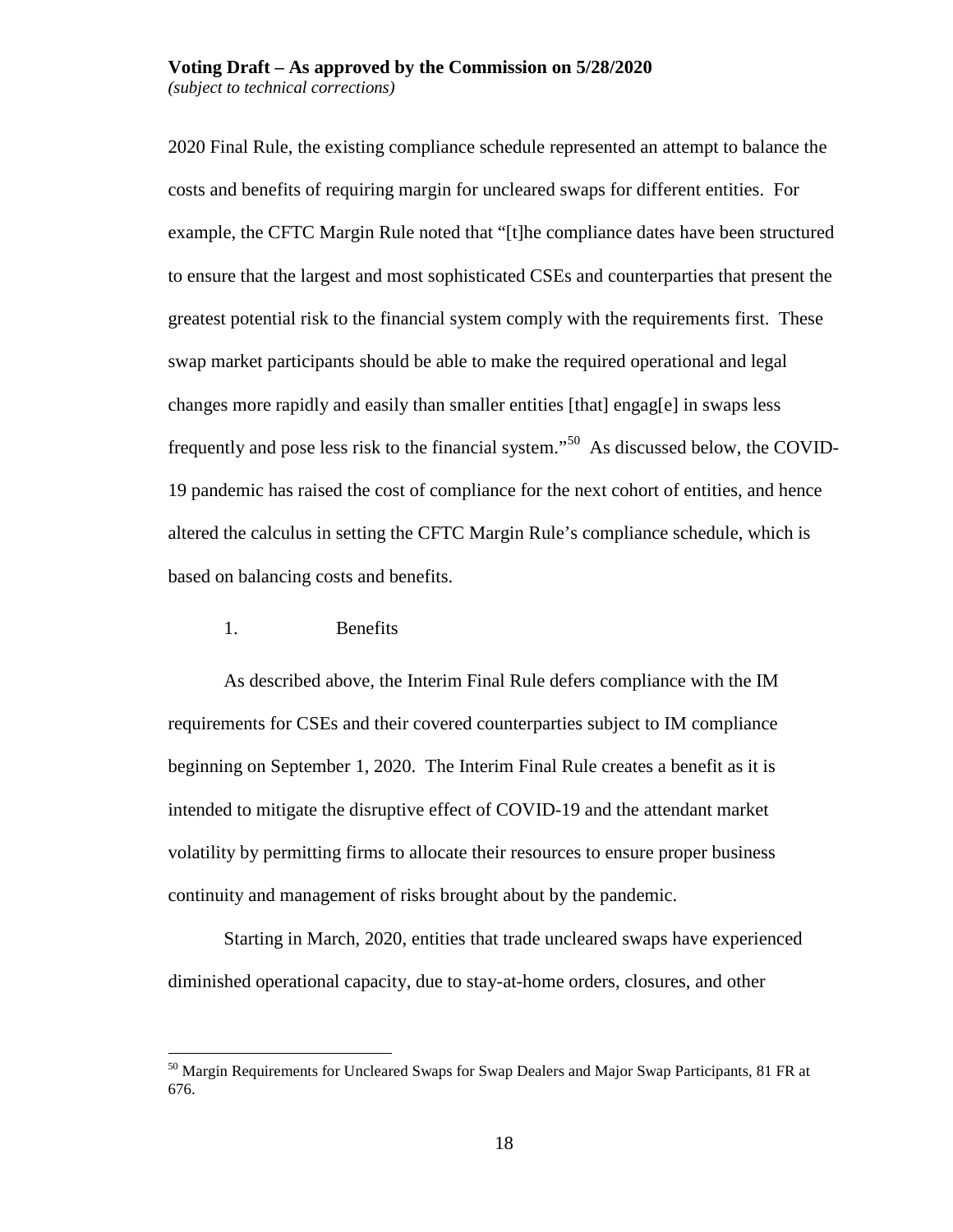community nonpharmaceutical interventions.<sup>[51](#page-18-0)</sup> These entities are currently conducting business operations remotely and employees are performing critical business functions from their homes or other temporary locations.

With reduced operational capacity, preparations to come into compliance with the IM requirements in the next phase of the compliance schedule represent a challenge to these entities. Compliance will require procuring documentation addressing the exchange of regulatory IM, setting up custodial arrangements, and establishing processes for the calculation, posting, and collection of IM, among other things. Absent the Interim Final Rule, which delays compliance with the IM requirements, some market participants may be unable to secure necessary documentation and establish processes for the exchange of IM by the September 1, 2020 deadline. As a result, these entities may be required to cease uncleared swap trading in September, with a resulting reduction in their ability to hedge their risk. The inability of some entities to trade uncleared swaps may reduce liquidity in this market, and thereby potentially harm other traders as well.

Another potential benefit of the Interim Final Rule is that it would mitigate the effect on entities that would have otherwise been required to collect and post IM beginning on September 1, 2020, under the April 2020 Final Rule. Many of these entities would likely have reduced cash reserves due to the effects of COVID-19 on their business operations. For these firms, the compliance delay in the Interim Final Rule may mitigate the temporary cash constraint by eliminating or suspending the cost of IM collateralization, allowing for continued hedging and the management of risks posed by

<span id="page-18-0"></span> <sup>51</sup> *See* supra note [45.](#page-13-5)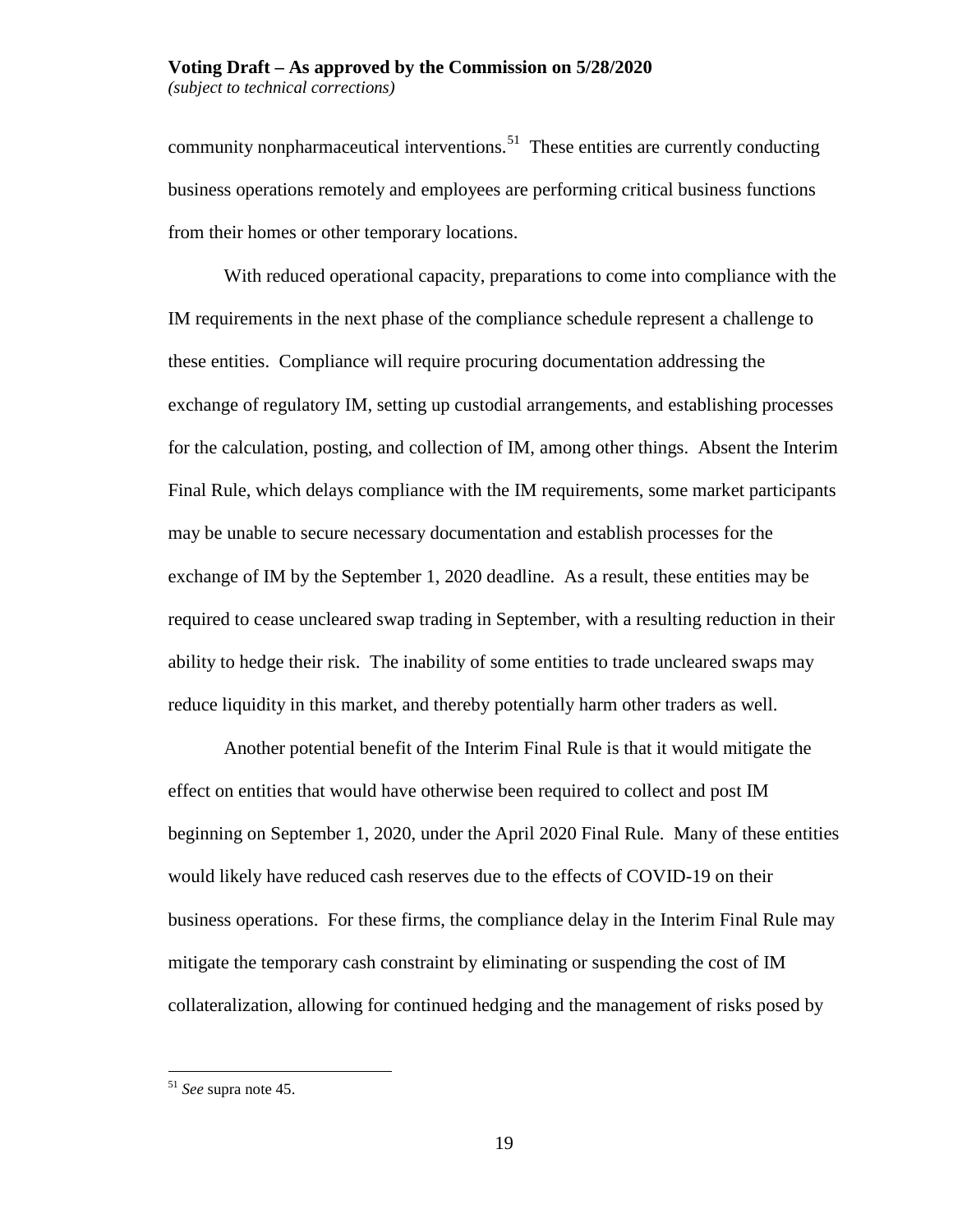the pandemic. By extending the September 1, 2020 compliance deadline, the Interim Final Rule defers the timeline for compliance, thereby promoting diligent risk management and allowing entities who might be precluded from trading uncleared swaps to continue to hedge using uncleared swaps.

2. Costs

The Interim Final Rule delays compliance with the IM requirements by one year for CSEs and covered counterparties that are subject to the September 1, 2020 compliance deadline. Uncleared swaps entered into between September 1, 2020, and the new deadline of September 1, 2021, may be treated as legacy swaps exempt from the IM requirements and, as such, lesser amounts of collateral would be collected to offset the risk of uncleared swaps, potentially increasing the risk of contagion and systemic risk to the United States. [52](#page-19-0) 

In addition, many entities in advance of the nearing September 1, 2020 deadline may have already engaged in preparations for the exchange of regulatory IM, procuring compliant documentation and setting up processes for the exchange of IM. Given the extension of the compliance deadline, these entities would likely need to re-negotiate the existing documentation and refresh processes put into place as the new compliance deadlines approach and would thus incur additional costs to come into compliance with the IM requirements.

The Interim Final Rule provides relief to entities whose uncleared swap portfolios tend to be smaller than the portfolios of entities that came into scope in earlier phases.

<span id="page-19-0"></span> <sup>52</sup> *See* supra note [40](#page-12-1) for the definition of "legacy swaps."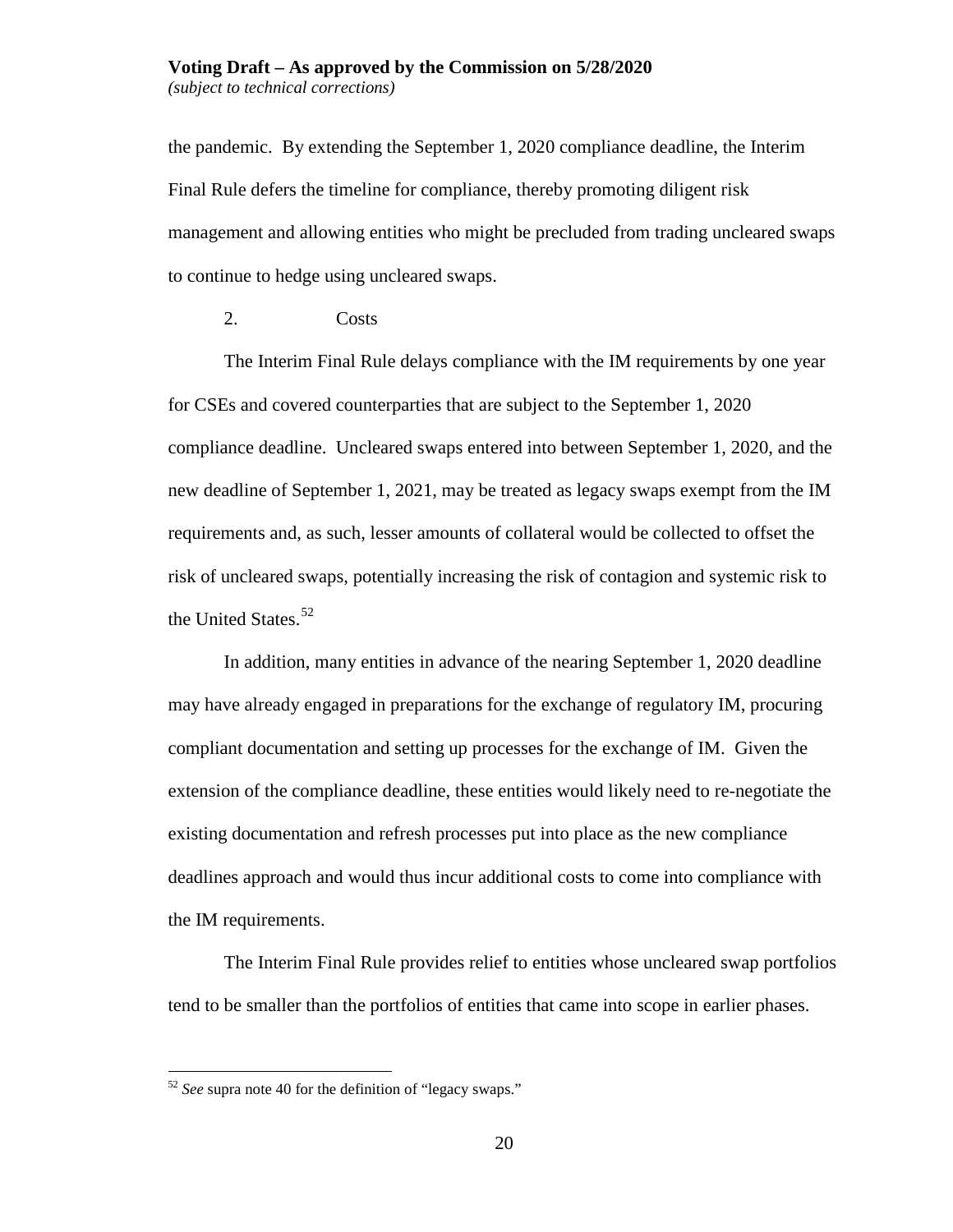The decision to defer the compliance date of September 1, 2020, to September 1, 2021, affects slightly fewer than 200 entities, representing approximately 8% of AANA across all phases, as estimated by the OCE. This modest share of notional amount spread across many small entities likely means that the uncollateralized swaps entered into by these entities—taking into account that no exchange of IM is required by the CFTC Margin Rule until the initial margin threshold amount has been exceeded<sup>53</sup>—pose less risk to the financial markets than the risk posed by uncleared swaps entered into by entities that have already come into the scope of IM compliance.

3. Section 15(a) Considerations

In light of the foregoing, the CFTC has evaluated the costs and benefits of this Interim Final Rule pursuant to the five considerations identified in section 15(a) of the CEA as follows:

(a) Protection of Market Participants and the Public

As discussed above, as a result of the COVID-19 pandemic, entities trading uncleared swaps are facing a reduction in their operational capacities due to stay-at-home orders, closures, and other community nonpharmaceutical interventions<sup>[54](#page-20-1)</sup> to contain the spread of the virus and slow its progress. To alleviate the effect on entities nearing the September 1, 2020 deadline for compliance with the IM requirements, the Interim Final Rule delays compliance by one year for those entities, allowing them to continue to trade uncleared swaps and hedge their risk without incurring the full costs and operational demands of preparing for compliance while simultaneously responding to the COVID-19

 $\overline{a}$ 

<span id="page-20-1"></span><span id="page-20-0"></span><sup>54</sup> *See* supra note [45.](#page-13-5)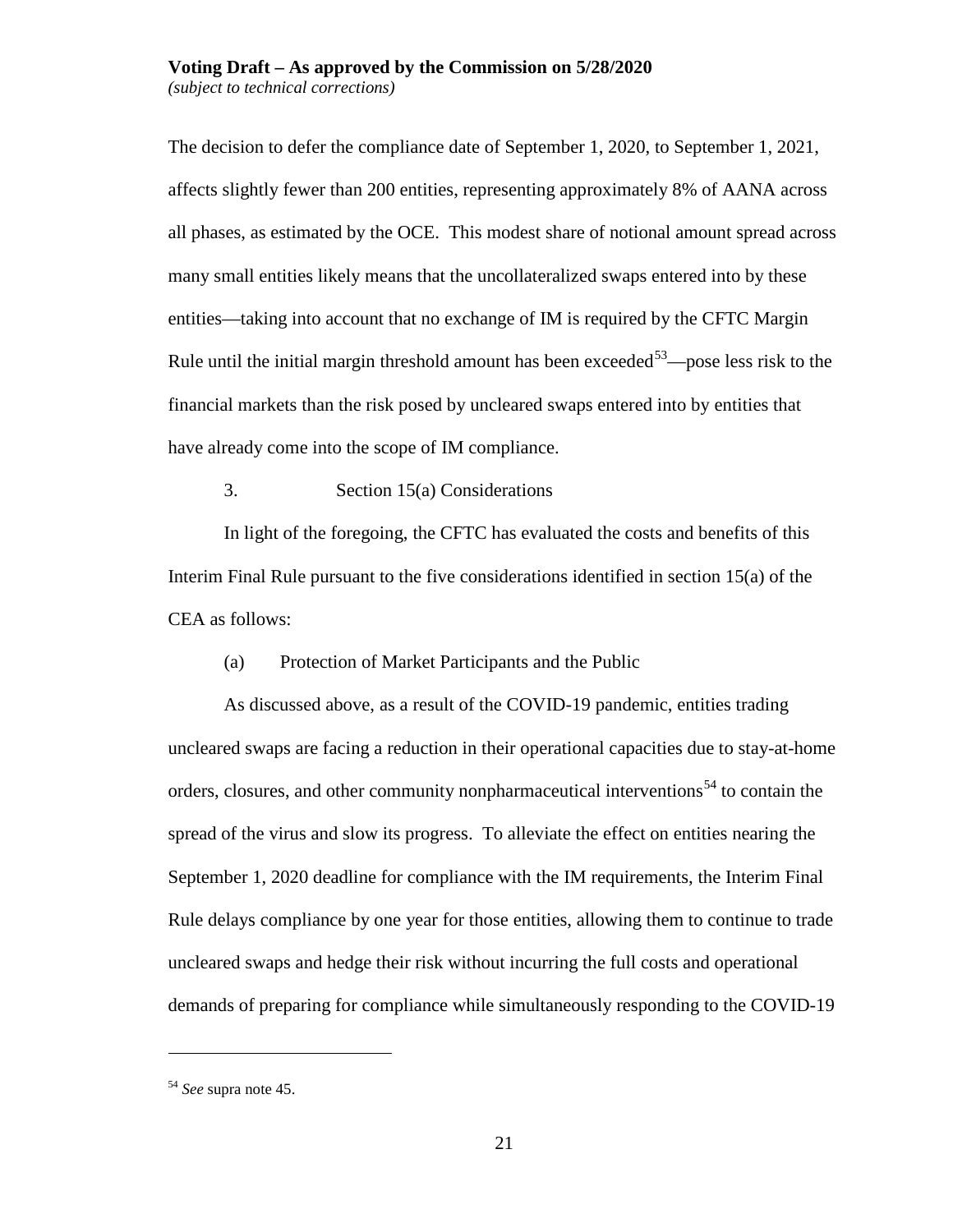pandemic.

The Interim Final Rule also allows entities that would otherwise be focused on implementing regulatory margin requirements, in order to continue to trade uncleared swaps, to instead focus on and respond to the challenges posed by COVID-19.

Because the Interim Final Rule delays the implementation of mandatory IM for uncleared swaps, there may not be as much IM posted to protect the financial system as would be the case if the Interim Final Rule were not promulgated. This could potentially make market participants' positions more risky.

(b) Efficiency, Competitiveness, and Financial Integrity of Markets Entities nearing the September 1, 2020 deadline for compliance with the IM requirements may face difficulties in preparing to exchange regulatory IM given the reduced operational capacity as a result of COVID-19. By extending the compliance deadline for these entities by one year, the Interim Final Rule may enhance efficiencies in several ways, as this extension allows these entities to shift their focus to emerging risks and to act diligently to comply with the IM requirements by the revised deadlines. As such, the Interim Final Rule promotes the financial integrity of the markets.

The Commission acknowledges that delaying compliance with the IM requirements will result in the collection of less IM overall, potentially making the uncleared swaps markets more susceptible to financial contagion where the default of one counterparty could lead to subsequent defaults of other counterparties. This could potentially harm market integrity. However, because this extension covers a relatively smaller share of the swaps market, the Commission believes that such a contagion is less likely to occur during the limited extension period.

22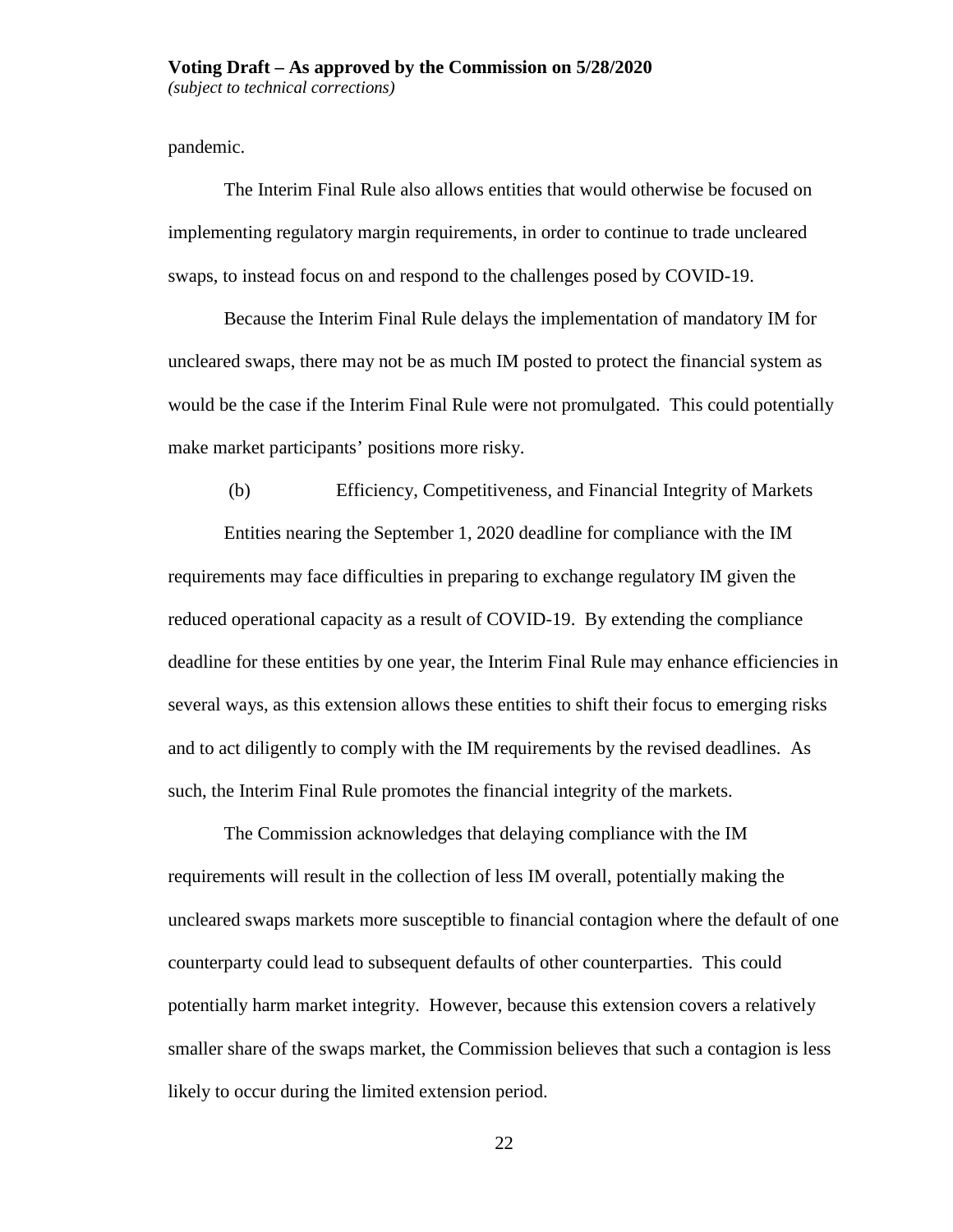#### (c) Price Discovery

Delaying the margin requirement for one year for some entities may have an effect on trading behavior, and consequently, may potentially have an effect on price discovery. Postponing the requirement may allow more firms to trade uncleared swaps (i.e., those who would have an AANA above \$50 billion based on March-May 2020, yet could not comply with the IM requirements by September 2020). This, in turn, could make the uncleared swaps market more liquid, so that trading would be more likely to result in prices that reflect fundamentals.

(d) Sound Risk Management

By deferring the September 1, 2020 deadline by one year, the Interim Final Rule will have the effect of relieving some of the burden on managerial resources, at a time when such resources are strained from the COVID-19 outbreak. As such, the Interim Final Rule allows covered entities to more readily undertake proper business continuity measures and address the market, liquidity, operational, and other risks brought about by the pandemic. In this sense, the Interim Final Rule promotes sound risk management.

Uncleared swaps entered into during the one year compliance delay may be treated as legacy swaps exempt from the IM requirement. As such, less collateral would be collected to offset the risk of uncleared swaps, increasing the risk of contagion and systemic risk to the United States.

As noted above, the Interim Final Rule addresses entities whose uncleared swap portfolios tend to be smaller than entities that came into scope in earlier phases, comprising approximately 200 entities that represent 8% of total AANA, as estimated by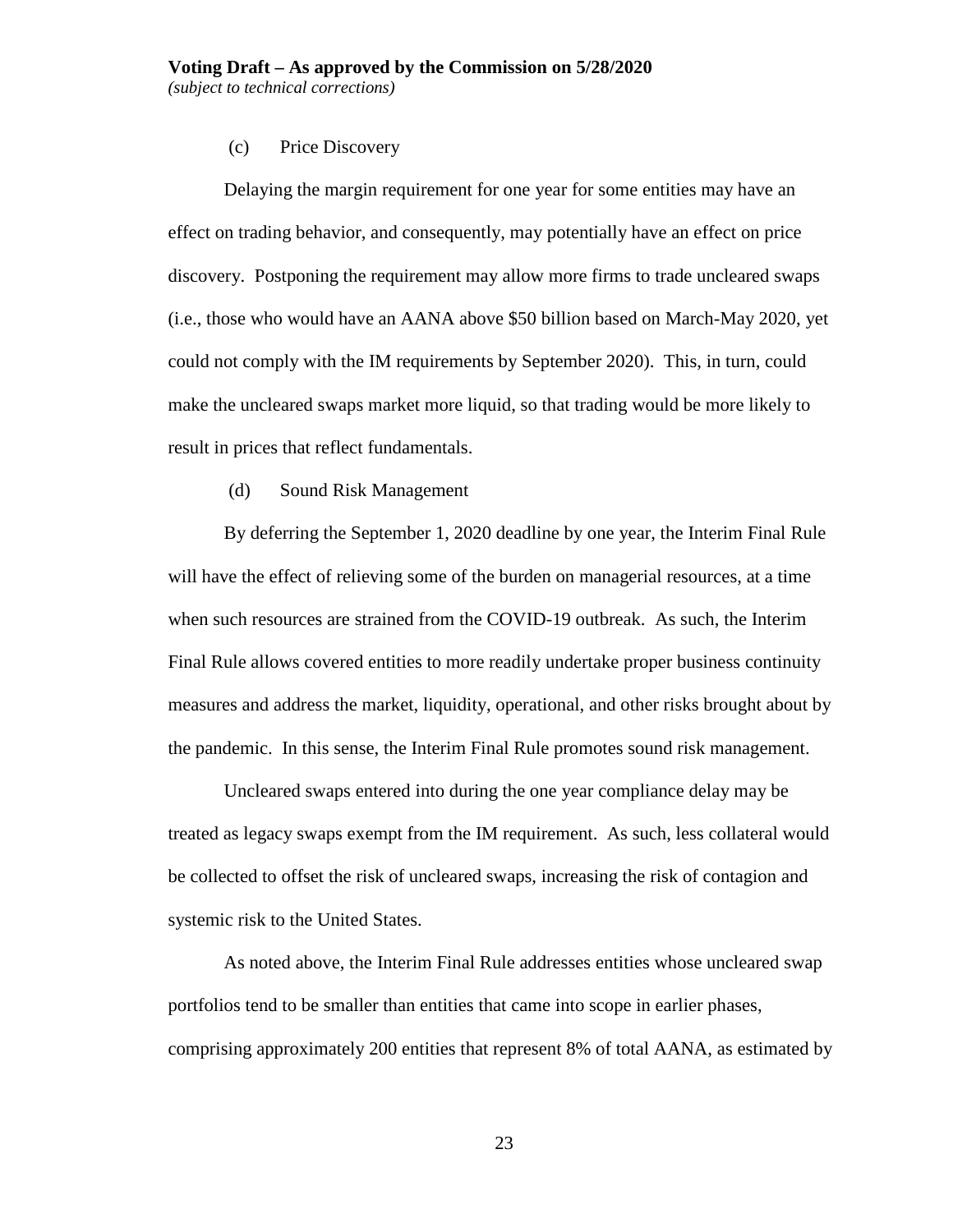the OCE.<sup>[55](#page-23-0)</sup> This modest share of notional amount spread across those entities likely means that the uncollateralized swaps entered into by these entities during the one year delay pose relatively less risk to the financial markets than the swaps entered into by the entities with larger swap portfolios that are already subject to the IM requirements.

(e) Other Public Interest Considerations

The Interim Final Rule amends the CFTC Margin Rule consistent with the revised BCBS/IOSCO margin framework, promoting harmonization with international and domestic margin regulatory requirements and reducing the potential for regulatory arbitrage.

## *4. Request for Comments on Cost-Benefit Considerations*

The Commission invites public comment on its cost-benefit considerations, including the section 15(a) factors described above. Commenters are also invited to submit any data or other information that they may have quantifying or qualifying the costs and benefits of the proposed amendment with their comment letters.

### **D. Antitrust Laws**

Section 15(b) of the CEA requires the Commission to "take into consideration the public interest to be protected by the antitrust laws and endeavor to take the least anticompetitive means of achieving the purposes of this Act, in issuing any order or adopting any Commission rule or regulation (including any exemption under section 4(c) or 4c(b)), or in requiring or approving any bylaw, rule, or regulation of a contract market or registered futures association established pursuant to section 17 of this Act."<sup>[56](#page-23-1)</sup>

<span id="page-23-1"></span><span id="page-23-0"></span><sup>55</sup> *See* OCE Initial Margin Phase 5 Study at 4. <sup>56</sup> 7 U.S.C. 19(b).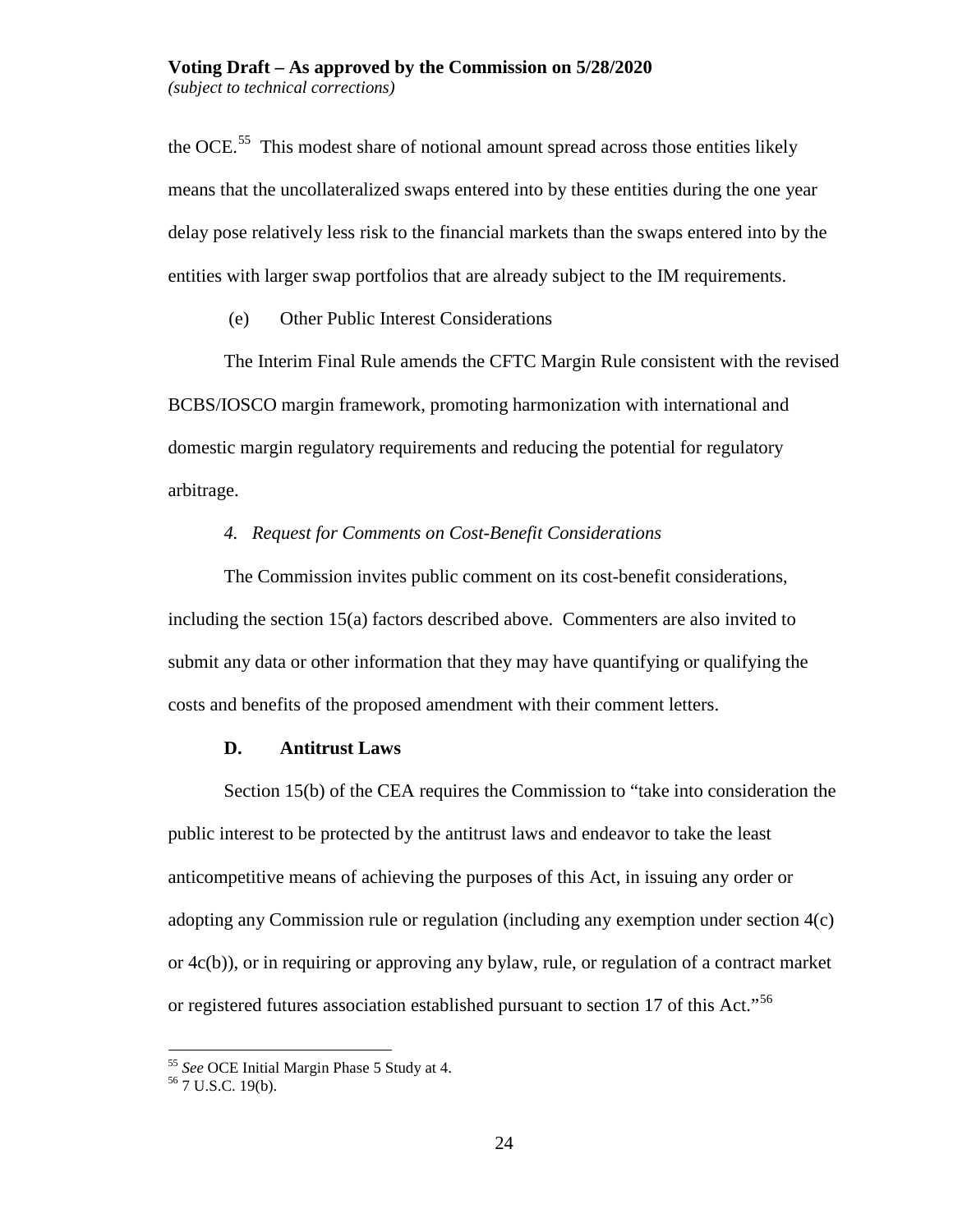The Commission believes that the public interest to be protected by the antitrust laws is generally to protect competition. The Commission requests comment on whether the Interim Final Rule implicates any other specific public interest to be protected by the antitrust laws.

The Commission has considered the Interim Final Rule to determine whether it is anticompetitive and has preliminarily identified no anticompetitive effects. The Commission requests comment on whether the Interim Final Rule is anticompetitive and, if it is, what the anticompetitive effects are.

Because the Commission has preliminarily determined that the Interim Final Rule is not anticompetitive and has no anticompetitive effects, the Commission has not identified any less anticompetitive means of achieving the purposes of the Act. The Commission requests comment on whether there are less anticompetitive means of achieving the relevant purposes of the Act that would otherwise be served by adopting the Interim Final Rule.

#### **List of Subjects in 17 CFR Part 23**

Capital and margin requirements, Major swap participants, Swap dealers, Swaps.

For the reasons stated in the preamble, the Commodity Futures Trading

Commission proposes to amend 17 CFR part 23 as follows:

#### **PART 23—SWAP DEALERS AND MAJOR SWAP PARTICIPANTS**

1. The authority citation for part 23 continues to read as follows:

Authority: 7 U.S.C. 1a, 2, 6, 6a, 6b, 6b-1,6c, 6p, 6r, 6s, 6t, 9, 9a, 12, 12a, 13b, 13c, 16a, 18, 19, 21.

Section 23.160 also issued under 7 U.S.C. 2(i); Sec. 721(b), Pub. L. 111-203, 124 Stat. 1641 (2010).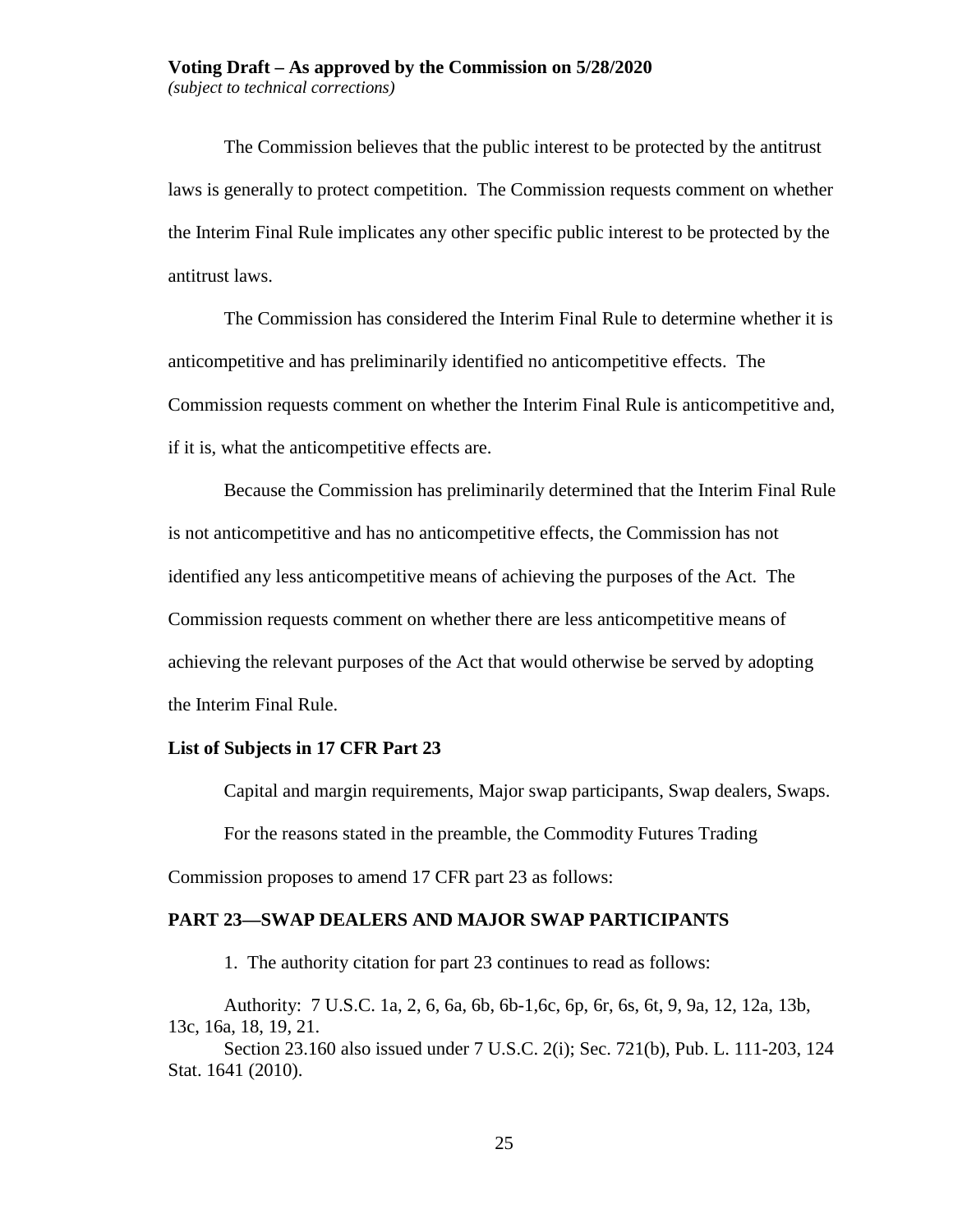1. Amend § 23.161 by revising paragraph (a)(6) as follows.

# **§ 23.161 Compliance dates.**

(a) Covered swap entities shall comply with the minimum margin requirements for uncleared swaps on or before the following dates for uncleared swaps entered into on or after the following dates:

\* \* \* \* \*

(6) September 1, 2021 for the requirements in §23.152 for initial margin for any uncleared swaps where both—

(i) The covered swap entity combined with all its margin affiliates; and

(ii) Its counterparty combined with all its margin affiliates have an average daily aggregate notional amount of uncleared swaps, uncleared security-based swaps, foreign exchange forwards, and foreign exchange swaps in March, April, and May 2021 that exceeds \$50 billion, where such amounts are calculated only for business days; and where

(iii) In calculating the amounts in paragraphs  $(a)(6)(i)$  and (ii) of this section, an entity shall count the average daily notional amount of an uncleared swap, an uncleared security-based swap, a foreign exchange forward, or a foreign exchange swap between the entity and a margin affiliate only one time and shall not count a swap that is exempt pursuant to § 23.150(b) or a security-based swap that is exempt pursuant to section 15F(e) of the Securities Exchange Act of 1934 (15 U.S.C. 78o.10(e)).

**\* \* \* \* \***

**Issued in Washington, DC, on May [ ], 2020, by the Commission.**